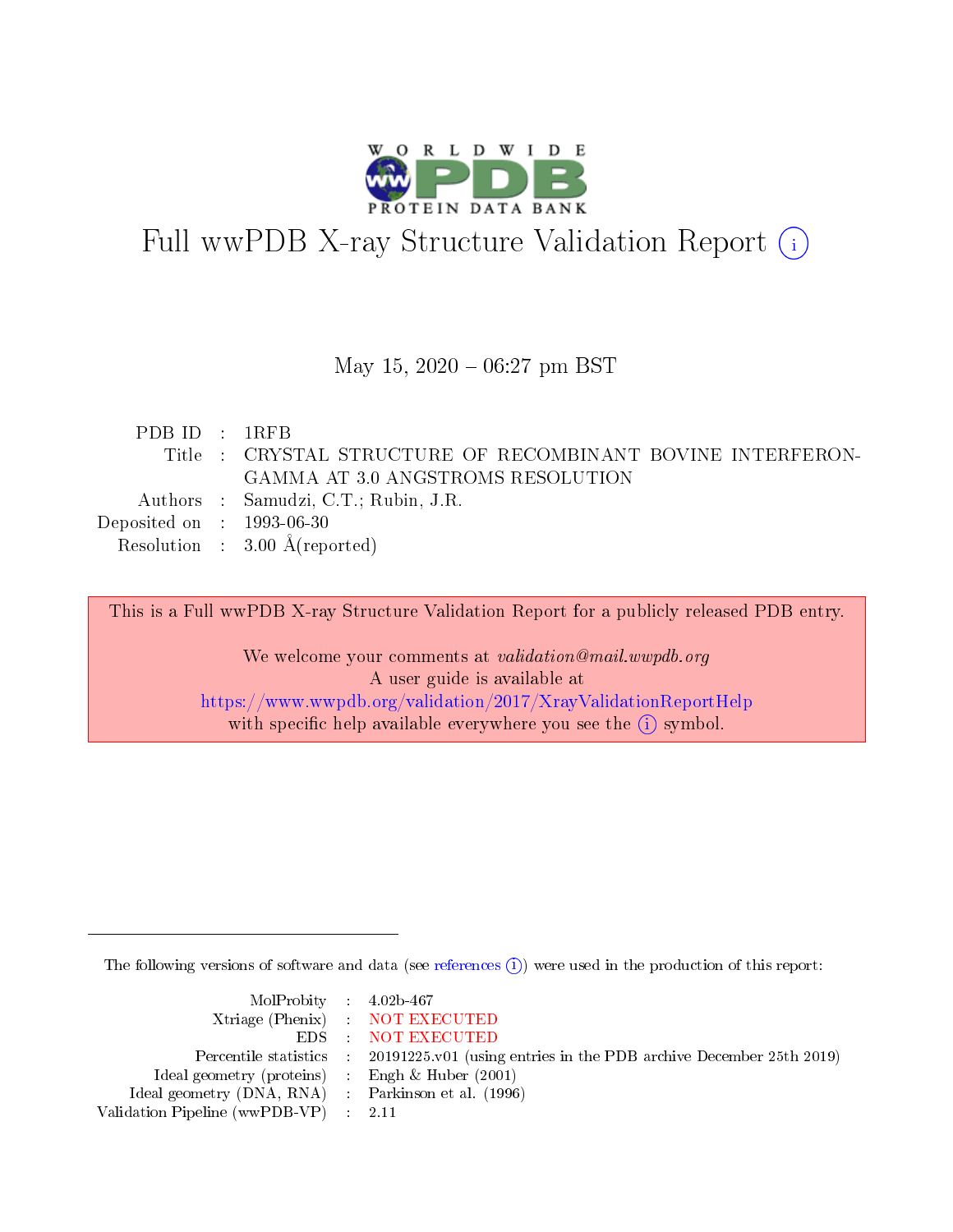# 1 [O](https://www.wwpdb.org/validation/2017/XrayValidationReportHelp#overall_quality)verall quality at a glance  $(i)$

The following experimental techniques were used to determine the structure: X-RAY DIFFRACTION

The reported resolution of this entry is 3.00 Å.

Percentile scores (ranging between 0-100) for global validation metrics of the entry are shown in the following graphic. The table shows the number of entries on which the scores are based.



| Metric                | Whole archive        | Similar resolution<br>$(\#\text{Entries}, \text{resolution range}(\textup{\AA})\)$ |  |  |
|-----------------------|----------------------|------------------------------------------------------------------------------------|--|--|
|                       | $(\#\text{Entries})$ |                                                                                    |  |  |
| Clashscore            | 141614               | $2416(3.00-3.00)$                                                                  |  |  |
| Ramachandran outliers | 138981               | $2333(3.00-3.00)$                                                                  |  |  |
| Sidechain outliers    | 138945               | $2336(3.00-3.00)$                                                                  |  |  |

The table below summarises the geometric issues observed across the polymeric chains and their fit to the electron density. The red, orange, yellow and green segments on the lower bar indicate the fraction of residues that contain outliers for  $\geq=3$ , 2, 1 and 0 types of geometric quality criteria respectively. A grey segment represents the fraction of residues that are not modelled. The numeric value for each fraction is indicated below the corresponding segment, with a dot representing fractions  $\epsilon = 5\%$ 

Note EDS was not executed.

| Mol | Chain | Length          | Quality of chain        |     |     |     |  |  |
|-----|-------|-----------------|-------------------------|-----|-----|-----|--|--|
|     |       | .19             | 8%<br>26%<br>34%<br>31% |     |     |     |  |  |
|     |       | $\overline{19}$ | 10%                     | 38% | 39% | 13% |  |  |

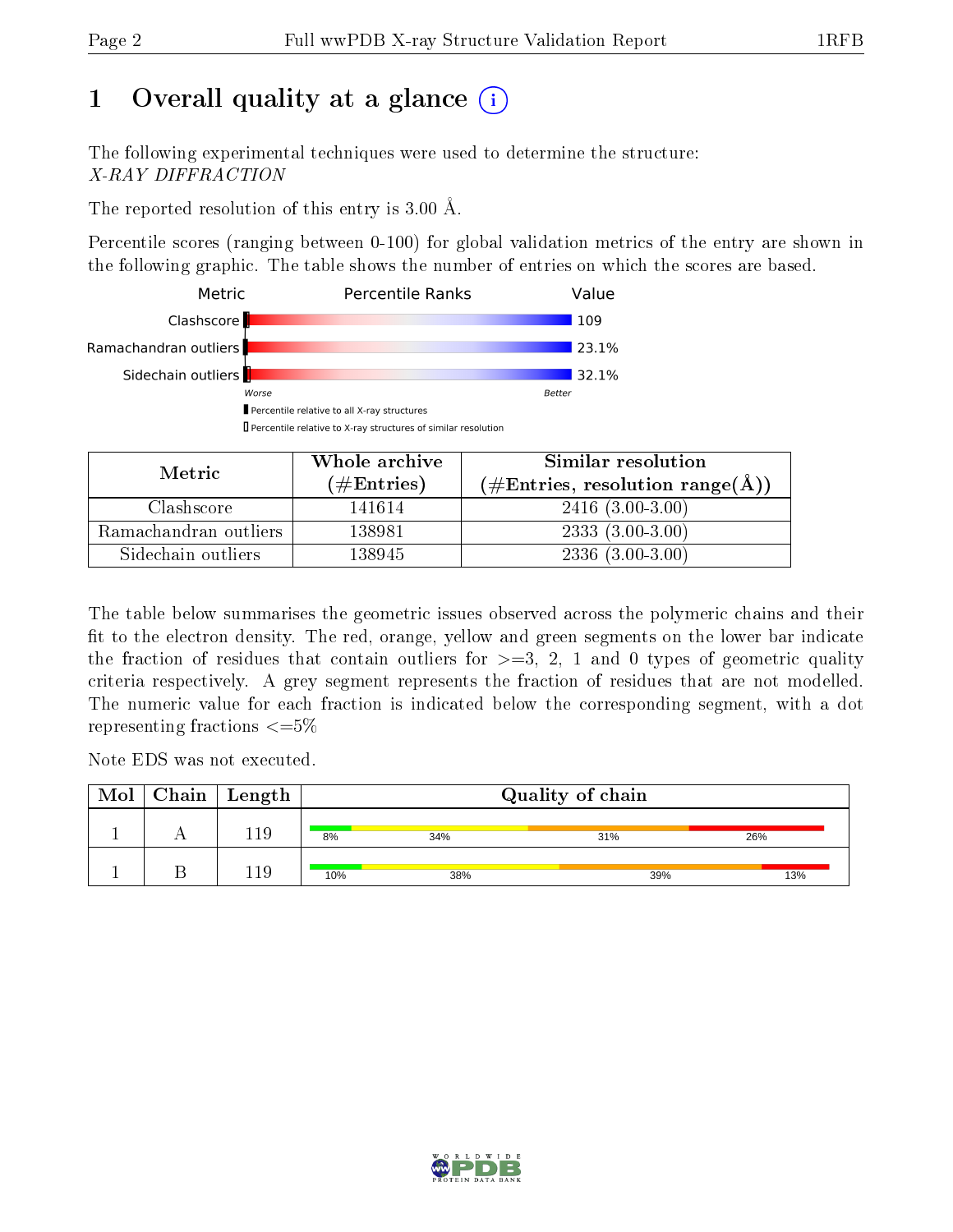# 2 Entry composition (i)

There are 2 unique types of molecules in this entry. The entry contains 2023 atoms, of which 0 are hydrogens and 0 are deuteriums.

In the tables below, the ZeroOcc column contains the number of atoms modelled with zero occupancy, the AltConf column contains the number of residues with at least one atom in alternate conformation and the Trace column contains the number of residues modelled with at most 2 atoms.

| Mol |     | Chain   Residues | Atoms     |           |           |  |  | ZeroOcc   AltConf   Trace |  |
|-----|-----|------------------|-----------|-----------|-----------|--|--|---------------------------|--|
|     |     | 119              | Total C N |           |           |  |  |                           |  |
|     |     | 990              | 636       | 163       | - 188 - 3 |  |  |                           |  |
|     | 119 | Total C N        |           |           |           |  |  |                           |  |
|     |     | 990              | 636       | 163 188 3 |           |  |  |                           |  |

Molecule 1 is a protein called INTERFERON-GAMMA.

• Molecule 2 is water.

|  | $Mol$   Chain   Residues | Atoms               | $ZeroOcc \   \ AltConf \  $ |
|--|--------------------------|---------------------|-----------------------------|
|  | 20                       | Total O<br>20<br>20 |                             |
|  | 23                       | Total O<br>23<br>23 |                             |

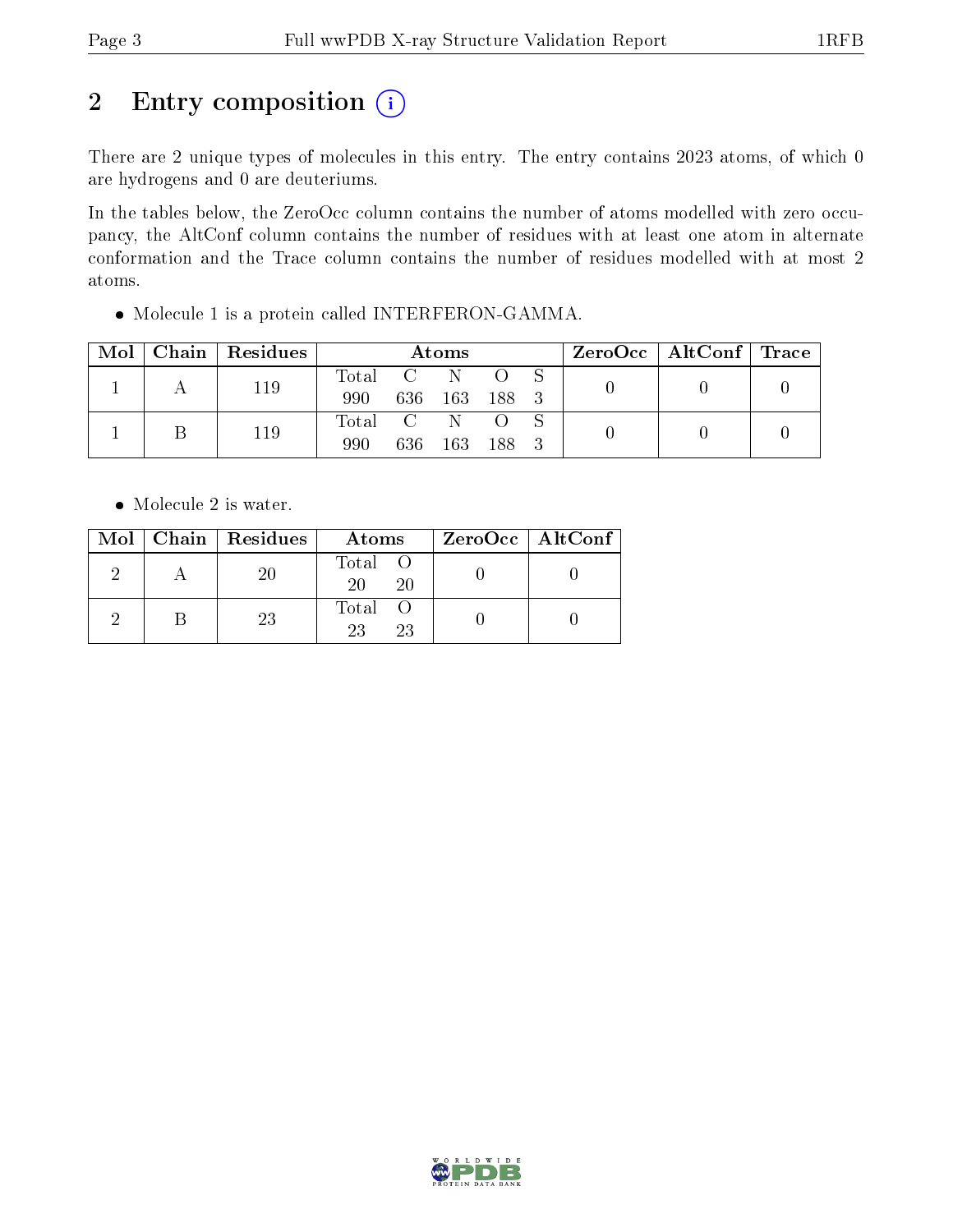## 3 Residue-property plots  $(i)$

These plots are drawn for all protein, RNA and DNA chains in the entry. The first graphic for a chain summarises the proportions of the various outlier classes displayed in the second graphic. The second graphic shows the sequence view annotated by issues in geometry. Residues are colorcoded according to the number of geometric quality criteria for which they contain at least one outlier: green  $= 0$ , yellow  $= 1$ , orange  $= 2$  and red  $= 3$  or more. Stretches of 2 or more consecutive residues without any outlier are shown as a green connector. Residues present in the sample, but not in the model, are shown in grey.

Note EDS was not executed.



• Molecule 1: INTERFERON-GAMMA

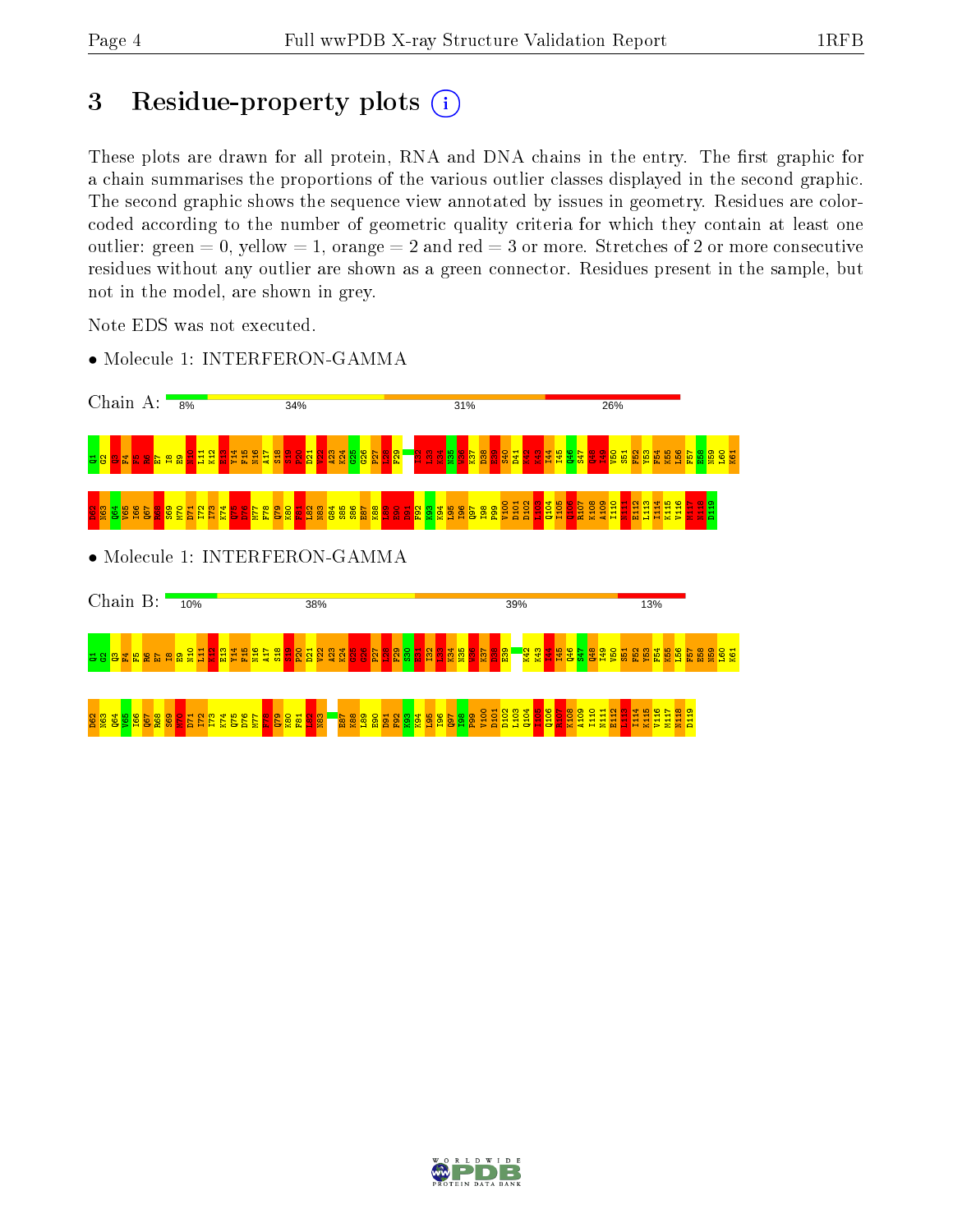# 4 Data and refinement statistics  $(i)$

Xtriage (Phenix) and EDS were not executed - this section is therefore incomplete.

| Property                               | <b>Value</b>                                        | Source    |  |
|----------------------------------------|-----------------------------------------------------|-----------|--|
| Space group                            | P 21 21 21                                          | Depositor |  |
| Cell constants                         | 79.90Å<br>85.40Å<br>$42.80\text{\AA}$               | Depositor |  |
| a, b, c, $\alpha$ , $\beta$ , $\gamma$ | $90.00^\circ$<br>$90.00^\circ$<br>$90.00^\circ$     |           |  |
| Resolution (A)                         | (Not available)<br>3.00<br>$\overline{\phantom{0}}$ | Depositor |  |
| % Data completeness                    | (Not available) ((Not available)-3.00)              | Depositor |  |
| (in resolution range)                  |                                                     |           |  |
| $\mathrm{R}_{merge}$                   | (Not available)                                     | Depositor |  |
| $\mathrm{R}_{sym}$                     | (Not available)                                     | Depositor |  |
| Refinement program                     | X-PLOR                                              | Depositor |  |
| $R, R_{free}$                          | (Not available)<br>0.192                            | Depositor |  |
| Estimated twinning fraction            | No twinning to report.                              | Xtriage   |  |
| Total number of atoms                  | 2023                                                | wwPDB-VP  |  |
| Average B, all atoms $(A^2)$           | 37.0                                                | wwPDB-VP  |  |

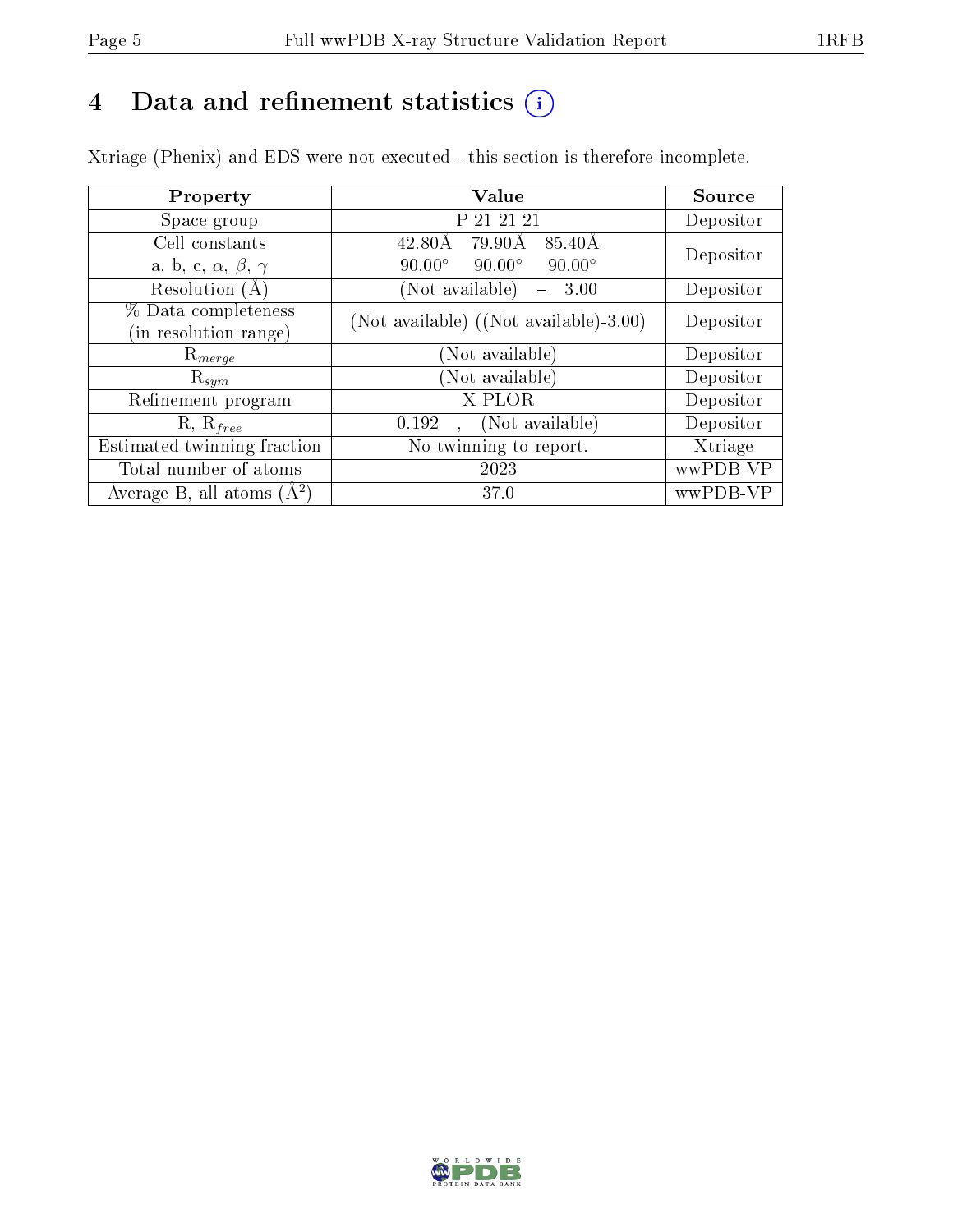# 5 Model quality  $(i)$

## 5.1 Standard geometry  $(i)$

The Z score for a bond length (or angle) is the number of standard deviations the observed value is removed from the expected value. A bond length (or angle) with  $|Z| > 5$  is considered an outlier worth inspection. RMSZ is the root-mean-square of all Z scores of the bond lengths (or angles).

| Mol | Chain |      | Bond lengths       | Bond angles |                     |  |
|-----|-------|------|--------------------|-------------|---------------------|--|
|     |       | RMSZ | # $ Z  > 5$        | RMSZ        | # $ Z  > 5$         |  |
|     |       | 1.03 | $1/1006$ $(0.1\%)$ | 2.27        | $51/1343$ $(3.8\%)$ |  |
|     |       | 1.02 | $3/1006$ $(0.3\%)$ | 2.27        | $46/1343(3.4\%)$    |  |
| AIL |       | 1.03 | $4/2012(0.2\%)$    | 2.27        | $97/2686$ $(3.6\%)$ |  |

Chiral center outliers are detected by calculating the chiral volume of a chiral center and verifying if the center is modelled as a planar moiety or with the opposite hand.A planarity outlier is detected by checking planarity of atoms in a peptide group, atoms in a mainchain group or atoms of a sidechain that are expected to be planar.

|  | $\sqrt{\text{Mol} \mid \text{Chain}}$   #Chirality outliers   #Planarity outliers |
|--|-----------------------------------------------------------------------------------|
|  |                                                                                   |

All (4) bond length outliers are listed below:

| Mol | Chain | $\operatorname{Res}$ | $\mid$ Type $\mid$ | $+$ Atoms $^+$ | $\mathbf{Z}$ | $\Box$ Observed $(A)$ | $Ideal(\AA)$ |
|-----|-------|----------------------|--------------------|----------------|--------------|-----------------------|--------------|
|     |       | 26                   | GLY                | $C$ -O         | 8.45         | 1.37                  | 1.23         |
|     |       | 20                   | PR()               | N-CD           | 7.59         | 1.58                  | 1.47         |
|     |       | 26                   | GLY                | $CA-C$         | $-6.59$      |                       | $1.51\,$     |
|     |       | 20                   |                    | 7A-CB          | 5.31         | 1 64                  | $1.53\,$     |

All (97) bond angle outliers are listed below:

| Mol | Chain | Res            | Type       | Atoms       | Z        | Observed $\binom{o}{c}$ | $\text{Ideal}({}^o)$ |
|-----|-------|----------------|------------|-------------|----------|-------------------------|----------------------|
|     | Β     | 26             | GLY        | $CA-C-O$    | $-21.34$ | 82.19                   | 120.60               |
| 1   | B     | 26             | GLY        | $CA-C-N$    | 16.15    | 162.33                  | 117.10               |
|     | В     | 20             | <b>PRO</b> | $CA-N-CD$   | $-14.35$ | 91.41                   | 111.50               |
|     | В     | 19             | <b>SER</b> | $CA-C-O$    | $-13.45$ | 91.86                   | 120.10               |
|     | B     | 20             | PRO        | $N$ -CA-CB  | 12.46    | 118.25                  | 103.30               |
|     | А     | 36             | TRP        | $CA-CB-CG$  | $-11.73$ | 91.42                   | 113.70               |
|     | А     | $\overline{2}$ | <b>GLY</b> | $C-N-CA$    | 11.63    | 150.78                  | 121.70               |
|     | В     | 91             | ASP        | $CB-CG-OD1$ | 11.54    | 128.69                  | 118.30               |
| 1   | А     | 20             | <b>PRO</b> | $N$ -CA-CB  | $-10.61$ | 90.57                   | 103.30               |
|     | А     | 20             | PRO        | $N$ -CA-C   | 9.89     | 137.82                  | 112.10               |

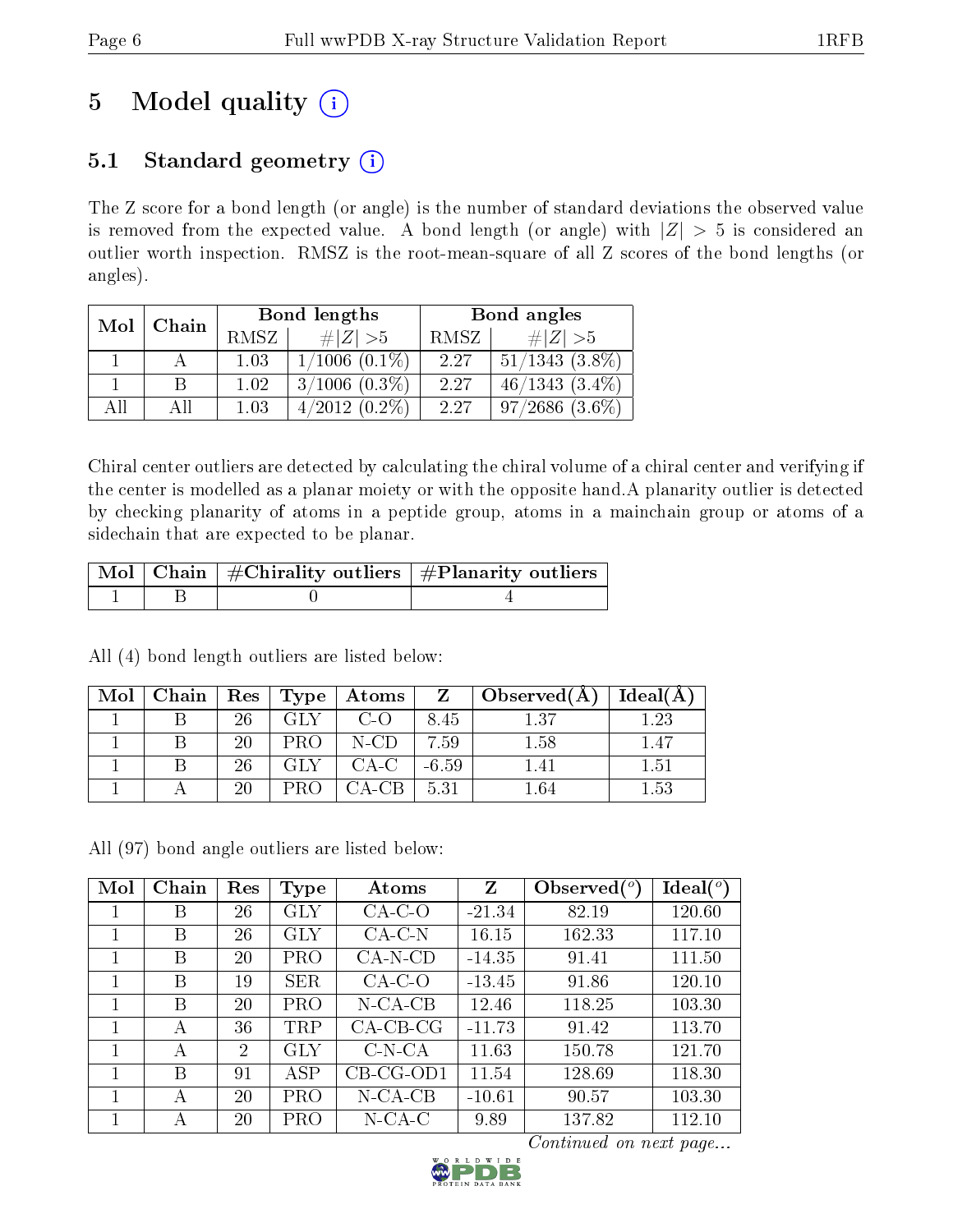| Mol            | Chain                   | Res    | <b>Type</b>             | Atoms                         | Z       | Observed $(°)$ | Ideal( $\overline{^{\circ}}$ ) |
|----------------|-------------------------|--------|-------------------------|-------------------------------|---------|----------------|--------------------------------|
| $\mathbf{1}$   | $\boldsymbol{B}$        | 21     | ASP                     | $CB-CG-OD1$                   | 8.88    | 126.29         | 118.30                         |
| $\mathbf{1}$   | $\bf{A}$                | 15     | PHE                     | $CA-CB-CG$                    | 8.78    | 134.97         | 113.90                         |
| $\mathbf{1}$   | $\bf{A}$                | 107    | $\rm{ARG}$              | $NE$ -CZ-NH1                  | 8.54    | 124.57         | 120.30                         |
| $\mathbf{1}$   | B                       | 26     | <b>GLY</b>              | $O-C-N$                       | $-8.53$ | 104.89         | 121.10                         |
| $\mathbf{1}$   | $\, {\bf B}$            | 19     | <b>SER</b>              | $C-N-CD$                      | $-8.31$ | 102.32         | 120.60                         |
| $\mathbf{1}$   | $\bf{A}$                | 10     | <b>ASN</b>              | $CA-CB-CG$                    | 8.13    | 131.28         | 113.40                         |
| $\mathbf{1}$   | $\bf{A}$                | 78     | PHE                     | $CA$ -CB-CG                   | 7.88    | 132.81         | 113.90                         |
| $\mathbf{1}$   | $\bf{A}$                | 117    | <b>MET</b>              | $CB-CA-C$                     | 7.82    | 126.05         | 110.40                         |
| $\mathbf{1}$   | $\bf{A}$                | $22\,$ | VAL                     | $N$ -CA-C                     | $-7.68$ | 90.26          | 111.00                         |
| $\mathbf{1}$   | $\, {\bf B}$            | 107    | $\rm{ARG}$              | NE-CZ-NH1                     | 7.66    | 124.13         | 120.30                         |
| $\mathbf{1}$   | $\bf{A}$                | 81     | PHE                     | $CA-CB-CG$                    | 7.47    | 131.82         | 113.90                         |
| $\mathbf{1}$   | $\bf{A}$                | 49     | ILE                     | $C-N-CA$                      | 7.47    | 140.37         | 121.70                         |
| $\mathbf{1}$   | $\bf{A}$                | 83     | <b>ASN</b>              | $N$ -CA-CB                    | 7.10    | 123.38         | 110.60                         |
| $\mathbf{1}$   | $\bf{A}$                | 62     | <b>ASP</b>              | $\overline{C}$ -N-CA          | 6.98    | 139.14         | 121.70                         |
| $\mathbf{1}$   | $\bf{A}$                | 89     | <b>LEU</b>              | $CA$ -CB-CG                   | 6.83    | 131.01         | 115.30                         |
| $\mathbf{1}$   | $\bf{A}$                | 22     | <b>VAL</b>              | $CA-C-O$                      | $-6.76$ | 105.91         | 120.10                         |
| $\mathbf{1}$   | $\bf{A}$                | 118    | $\overline{ASN}$        | $C-N-CA$                      | 6.72    | 138.49         | 121.70                         |
| $\mathbf{1}$   | $\bf{A}$                | 82     | <b>LEU</b>              | $C-N-CA$                      | 6.69    | 138.43         | 121.70                         |
| $\mathbf{1}$   | B                       | 78     | PHE                     | $N$ -CA-CB                    | 6.62    | 122.52         | 110.60                         |
| $\mathbf{1}$   | $\bf{A}$                | 105    | ILE                     | $C-N-CA$                      | 6.58    | 138.14         | 121.70                         |
| $\mathbf{1}$   | $\bf{A}$                | 36     | TRP                     | $N$ -CA-C                     | 6.57    | 128.72         | 111.00                         |
| $\overline{1}$ | $\overline{\mathrm{B}}$ | 71     | $\overline{\rm ASP}$    | $CB-CG-OD1$                   | 6.52    | 124.17         | 118.30                         |
| $\mathbf{1}$   | $\bf{A}$                | 3      | <b>GLN</b>              | $N$ -CA-C                     | 6.51    | 128.57         | 111.00                         |
| $\mathbf{1}$   | $\bf{A}$                | 28     | <b>LEU</b>              | $N$ -CA-C                     | 6.48    | 128.50         | 111.00                         |
| $\mathbf{1}$   | B                       | 21     | ASP                     | $\overline{\text{CB-CG-OD2}}$ | $-6.45$ | 112.50         | 118.30                         |
| $\mathbf{1}$   | $\boldsymbol{B}$        | $58\,$ | <b>GLU</b>              | $CB-CG-CD$                    | 6.36    | 131.37         | 114.20                         |
| $\mathbf{1}$   | $\bf{A}$                | 103    | <b>LEU</b>              | $C-N-CA$                      | 6.31    | 137.48         | 121.70                         |
| $\mathbf{1}$   | $\, {\bf B}$            | 69     | <b>SER</b>              | $CA-CB-OG$                    | 6.29    | 128.19         | 111.20                         |
| $\mathbf{1}$   | $\, {\bf B}$            | 62     | $\overline{\rm ASP}$    | $CB-CG-OD1$                   | 6.28    | 123.95         | 118.30                         |
| 1              | B                       | 102    | ASP                     | $CB-CG-OD1$                   | 6.24    | 123.91         | 118.30                         |
| $\mathbf{1}$   | B                       | 107    | $\rm{ARG}$              | NE-CZ-NH <sub>2</sub>         | $-6.23$ | 117.19         | 120.30                         |
| $\mathbf{1}$   | A                       | 89     | <b>LEU</b>              | $N-CA-CB$                     | $-6.21$ | 97.98          | 110.40                         |
| $\mathbf{1}$   | A                       | 117    | <b>MET</b>              | $N$ -CA-CB                    | $-6.15$ | 99.52          | 110.60                         |
| $\mathbf{1}$   | A                       | 71     | <b>ASP</b>              | $CB$ -CG-OD2                  | $-6.11$ | 112.81         | 118.30                         |
| $\mathbf{1}$   | $\bf{A}$                | 83     | <b>ASN</b>              | $CA-CB-CG$                    | $-6.03$ | 100.13         | 113.40                         |
| $\mathbf{1}$   | B                       | 57     | PHE                     | $CB-CA-C$                     | 5.99    | 122.39         | 110.40                         |
| $\mathbf{1}$   | B                       | 91     | ASP                     | $CB-CG-OD2$                   | $-5.97$ | 112.93         | 118.30                         |
| $\mathbf{1}$   | B                       | 71     | ASP                     | $CB-CG-OD2$                   | $-5.96$ | 112.94         | 118.30                         |
| $\mathbf{1}$   | A                       | 91     | $\overline{\text{ASP}}$ | $CB-CG-OD2$                   | $-5.93$ | 112.96         | 118.30                         |
| $\mathbf{1}$   | A                       | 75     | <b>GLN</b>              | $CB-CG-CD$                    | 5.93    | 127.01         | 111.60                         |
| $\mathbf{1}$   | A                       | 38     | ASP                     | $CB-CG-OD2$                   | 5.88    | 123.59         | 118.30                         |
| $\mathbf{1}$   | A                       | 90     | GLU                     | $CB-CA-C$                     | $-5.84$ | 98.72          | 110.40                         |

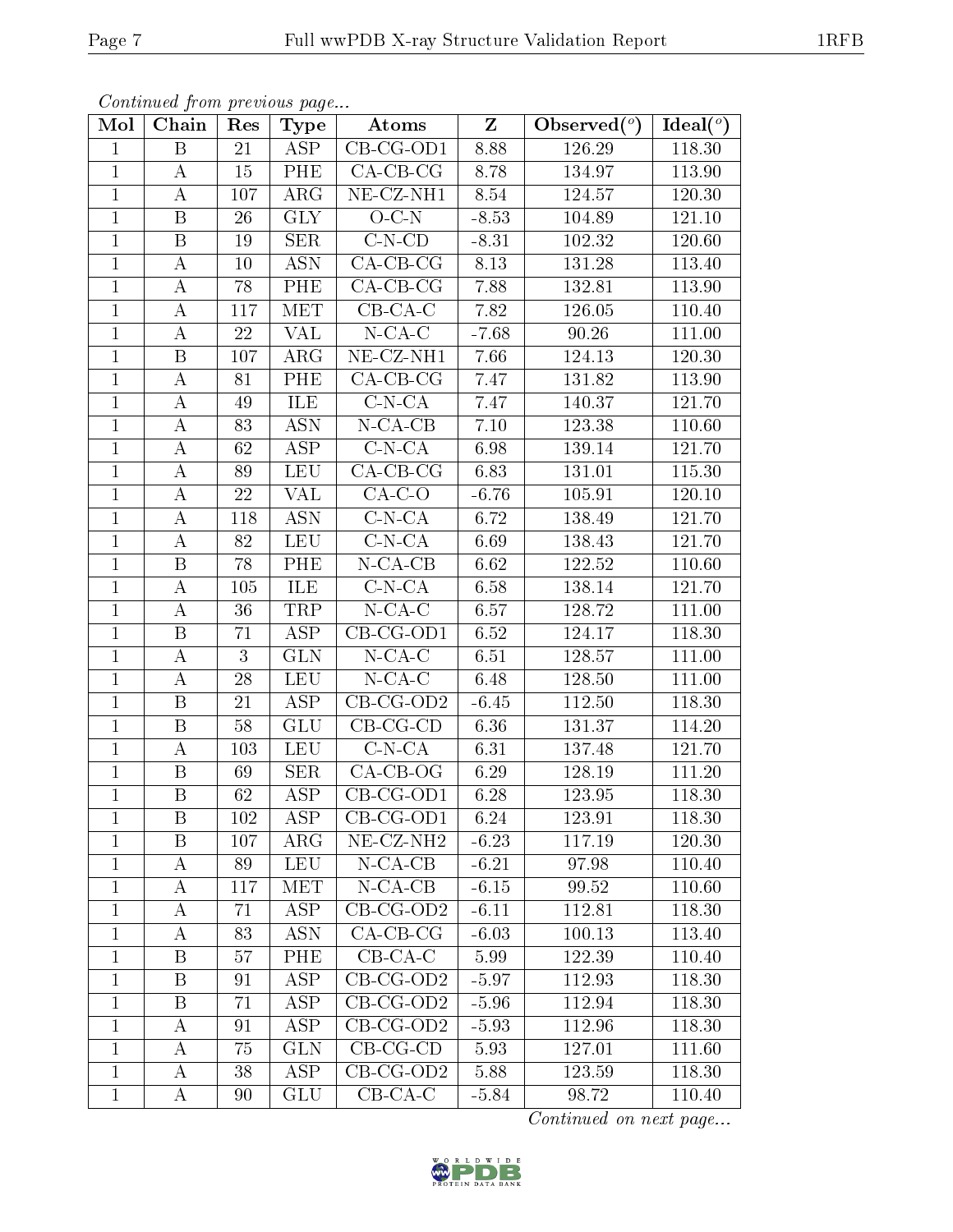| Mol            | Chain                   | Res             | <b>Type</b> | Atoms                 | $Z_{\parallel}$ | Observed $(°)$ | $\text{Ideal}({}^o)$ |
|----------------|-------------------------|-----------------|-------------|-----------------------|-----------------|----------------|----------------------|
| $\mathbf{1}$   | $\boldsymbol{B}$        | 19              | <b>SER</b>  | $O-C-N$               | 5.83            | 132.17         | 121.10               |
| $\mathbf{1}$   | B                       | 31              | <b>GLU</b>  | $CA$ -CB-CG           | 5.82            | 126.20         | 113.40               |
| $\mathbf{1}$   | А                       | 13              | <b>GLU</b>  | $CB-CG-CD$            | 5.79            | 129.85         | 114.20               |
| $\mathbf{1}$   | $\boldsymbol{A}$        | 20              | PRO         | $CB-CA-C$             | $-5.77$         | 97.58          | 112.00               |
| $\mathbf{1}$   | $\, {\bf B}$            | 22              | <b>VAL</b>  | $CB-CA-C$             | 5.76            | 122.35         | 111.40               |
| $\mathbf{1}$   | A                       | 90              | <b>GLU</b>  | $CA-CB-CG$            | $5.75\,$        | 126.06         | 113.40               |
| $\mathbf{1}$   | А                       | 112             | <b>GLU</b>  | $CG$ - $CD$ - $OE2$   | 5.74            | 129.78         | 118.30               |
| $\mathbf{1}$   | $\boldsymbol{A}$        | 27              | PRO         | $C-N-CA$              | 5.71            | 135.99         | 121.70               |
| $\mathbf{1}$   | B                       | 53              | <b>TYR</b>  | $CB-CA-C$             | 5.70            | 121.80         | 110.40               |
| $\mathbf{1}$   | $\, {\bf B}$            | 27              | <b>PRO</b>  | $N$ -CA-CB            | 5.68            | 110.12         | 103.30               |
| $\mathbf{1}$   | B                       | 19              | <b>SER</b>  | $C-N-CA$              | 5.68            | 145.84         | 122.00               |
| $\overline{1}$ | $\overline{\mathrm{B}}$ | 26              | <b>GLY</b>  | $N$ -CA-C             | 5.65            | 127.22         | 113.10               |
| $\mathbf{1}$   | $\boldsymbol{A}$        | 68              | $\rm{ARG}$  | NE-CZ-NH <sub>2</sub> | 5.64            | 123.12         | 120.30               |
| $\mathbf{1}$   | $\boldsymbol{A}$        | 66              | ILE         | $N$ -CA-CB            | 5.63            | 123.75         | 110.80               |
| $\mathbf{1}$   | $\, {\bf B}$            | 69              | <b>SER</b>  | $N$ -CA-CB            | 5.59            | 118.88         | 110.50               |
| $\mathbf{1}$   | $\boldsymbol{B}$        | 38              | <b>ASP</b>  | $CB-CG-OD1$           | 5.59            | 123.33         | 118.30               |
| $\mathbf{1}$   | $\, {\bf B}$            | 58              | <b>GLU</b>  | $N$ -CA-CB            | 5.57            | 120.63         | 110.60               |
| $\mathbf{1}$   | $\boldsymbol{A}$        | 52              | PHE         | $N$ -CA-CB            | 5.57            | 120.62         | 110.60               |
| $\mathbf{1}$   | $\boldsymbol{A}$        | $6\phantom{.}6$ | $\rm{ARG}$  | $N$ -CA-C             | 5.54            | 125.97         | 111.00               |
| $\mathbf{1}$   | $\overline{B}$          | 70              | <b>MET</b>  | $CA-CB-CG$            | 5.46            | 122.58         | 113.30               |
| $\mathbf{1}$   | B                       | 102             | ASP         | $CA$ -CB-CG           | 5.44            | 125.37         | 113.40               |
| $\mathbf{1}$   | $\bf{A}$                | 39              | <b>GLU</b>  | $C-N-CA$              | 5.41            | 135.23         | <b>121.70</b>        |
| $\mathbf{1}$   | B                       | 12              | <b>LYS</b>  | $CA-CB-CG$            | 5.41            | 125.29         | 113.40               |
| $\mathbf{1}$   | А                       | 48              | <b>GLN</b>  | $CB-CG-CD$            | 5.40            | 125.65         | 111.60               |
| $\mathbf{1}$   | А                       | $\overline{5}$  | PHE         | $CA$ -CB-CG           | 5.40            | 126.86         | 113.90               |
| $\mathbf{1}$   | $\, {\bf B}$            | 27              | PRO         | $N$ -CD-CG            | 5.39            | 111.29         | 103.20               |
| $\mathbf{1}$   | $\, {\bf B}$            | 62              | <b>ASP</b>  | $CA-CB-CG$            | 5.36            | 125.20         | 113.40               |
| $\mathbf{1}$   | $\boldsymbol{A}$        | 42              | <b>LYS</b>  | $C-N-CA$              | 5.36            | 135.10         | 121.70               |
| $\mathbf{1}$   | $\, {\bf B}$            | 113             | <b>LEU</b>  | $CB-CA-C$             | 5.23            | 120.13         | 110.20               |
| $\perp$        | Β                       | 82              | LEU         | $N$ -CA-C             | 5.22            | 125.11         | 111.00               |
| $\mathbf{1}$   | А                       | 107             | $\rm{ARG}$  | $CD-NE- CZ$           | 5.22            | 130.90         | 123.60               |
| $\mathbf{1}$   | B                       | 78              | PHE         | $CA-CB-CG$            | 5.21            | 126.39         | 113.90               |
| $\mathbf{1}$   | А                       | 23              | ALA         | $CB-CA-C$             | 5.20            | 117.90         | 110.10               |
| $\mathbf{1}$   | $\boldsymbol{A}$        | 117             | <b>MET</b>  | $N$ -CA-C             | $-5.20$         | 96.97          | 111.00               |
| $\mathbf{1}$   | B                       | 15              | PHE         | $CA$ -CB-CG           | 5.18            | 126.34         | 113.90               |
| $\mathbf 1$    | B                       | 92              | PHE         | $N-CA-CB$             | 5.17            | 119.90         | 110.60               |
| $\mathbf{1}$   | A                       | 79              | <b>GLN</b>  | $CB-CG-CD$            | $5.14\,$        | 124.98         | 111.60               |
| $\mathbf 1$    | A                       | 10              | <b>ASN</b>  | $CB-CA-C$             | 5.14            | 120.69         | 110.40               |
| $\mathbf{1}$   | $\boldsymbol{B}$        | 99              | PRO         | $C-N-CA$              | 5.11            | 134.47         | 121.70               |
| $\mathbf{1}$   | Β                       | 55              | <b>LYS</b>  | $N-CA-CB$             | 5.10            | 119.77         | 110.60               |
| $\mathbf{1}$   | $\mathbf{B}$            | 90              | <b>GLU</b>  | $C-N-CA$              | 5.09            | 134.44         | 121.70               |
| $\mathbf{1}$   | Β                       | 70              | MET         | $CB-CA-C$             | 5.08            | 120.55         | 110.40               |

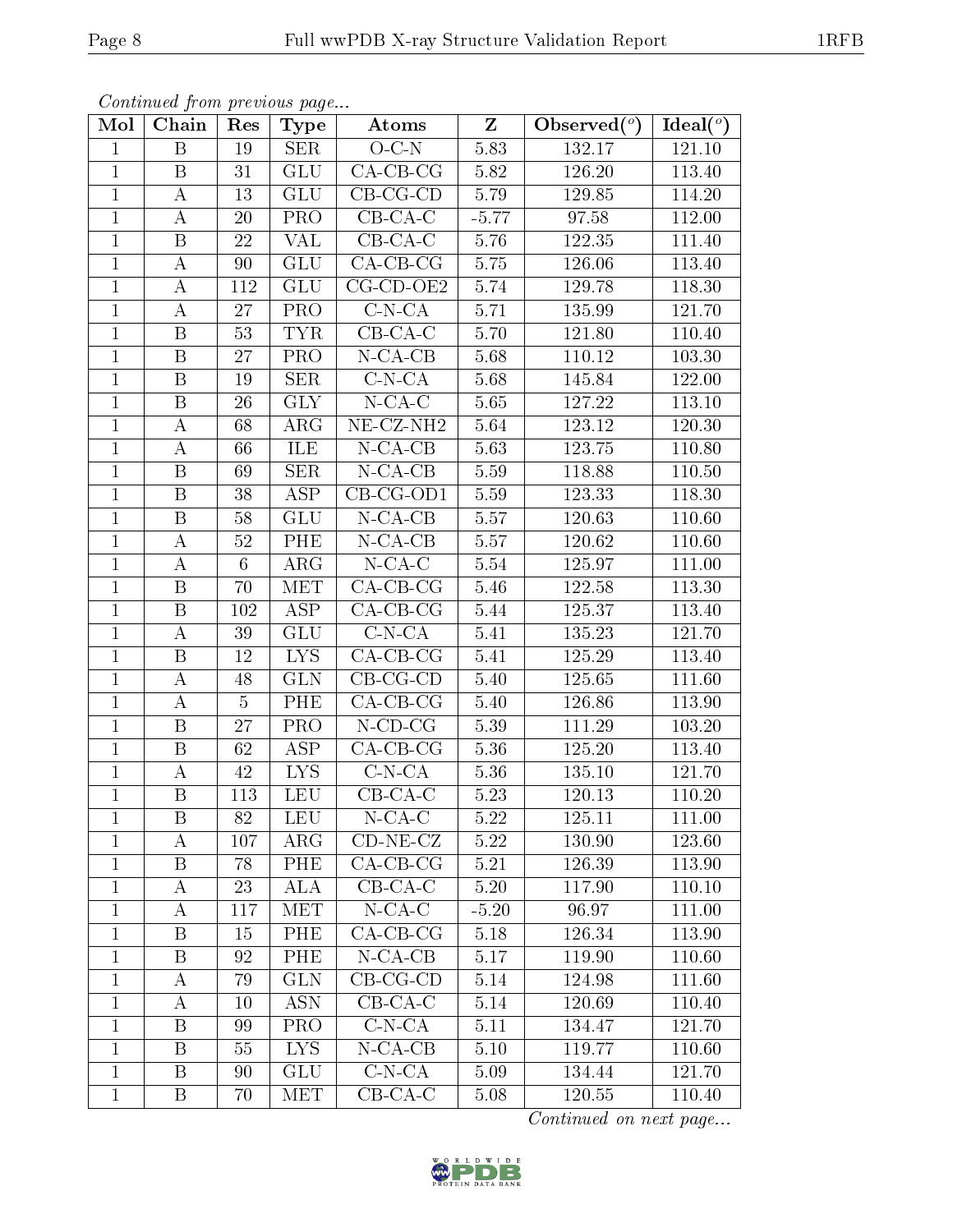| Mol | Chain | $\operatorname{Res}$ | Type | Atoms       |         | Observed $(°)$ | Ideal $(°)$ |
|-----|-------|----------------------|------|-------------|---------|----------------|-------------|
|     |       | 76                   | A SP | $CB-CG-OD1$ | $-5.06$ | 113.75         | 118.30      |
|     |       | 25                   | GLY  | N-CA-C      | $-5.06$ | 100.46         | 113.10      |
|     |       | 109                  |      | N-CA-CB     | $-5.00$ | 103.09         | 110.10      |

There are no chirality outliers.

All (4) planarity outliers are listed below:

| $Mol$   Chain | $\operatorname{Res}% \left( \mathcal{N}\right) \equiv\operatorname{Res}(\mathcal{N}_{0},\mathcal{N}_{0})$ | Type | Group              |
|---------------|-----------------------------------------------------------------------------------------------------------|------|--------------------|
|               | 19                                                                                                        | SER  | Mainchain, Peptide |
|               | 26                                                                                                        | GLY  | Mainchain, Peptide |

#### 5.2 Too-close contacts  $(i)$

In the following table, the Non-H and H(model) columns list the number of non-hydrogen atoms and hydrogen atoms in the chain respectively. The H(added) column lists the number of hydrogen atoms added and optimized by MolProbity. The Clashes column lists the number of clashes within the asymmetric unit, whereas Symm-Clashes lists symmetry related clashes.

| Mol |      | Chain   Non-H   $H(model)$   $H(added)$ |      |     | $\textbf{Class} \mid \textbf{Symm-Class}$ |
|-----|------|-----------------------------------------|------|-----|-------------------------------------------|
|     | 990  |                                         | 999  | 241 |                                           |
|     | 990  |                                         | 1002 | 237 |                                           |
|     |      |                                         |      |     |                                           |
|     | 23   |                                         |      |     |                                           |
|     | 2023 |                                         | 2001 | 433 |                                           |

The all-atom clashscore is defined as the number of clashes found per 1000 atoms (including hydrogen atoms). The all-atom clashscore for this structure is 109.

All (433) close contacts within the same asymmetric unit are listed below, sorted by their clash magnitude.

| Atom-1               | Atom-2                      | Interatomic    | Clash   |
|----------------------|-----------------------------|----------------|---------|
|                      |                             | distance $(A)$ | overlap |
| 1: A:8:ILE: HA       | 2:A:443:HOH:O               | 1.42           | 1.17    |
| 1:A:19:SER:HB3       | 1:A:20:PRO:CD               | 1.74           | 1.16    |
| 1:A:19:SER:CB        | $1:A:20:P\overline{RO:HD3}$ | 1.75           | 1.16    |
| 1:A:8:ILE:HD13       | 1: A:69: SER:HB3            | 1.25           | 1.10    |
| 1: A: 105: ILE: HD12 | 1:B:28:LEU:HG               | 1.28           | 1.09    |
| 1: A:44: ILE:HG23    | 1:B:82:LEU:HD13             | 1.30           | 1.06    |
| 1:B:8:ILE:HD12       | 1:B:72:ILE:CG2              | 1.87           | 1.04    |
| 1:B:79:GLN:HA        | 1:B:83:ASN:HB2              | 1.39           | 1.03    |

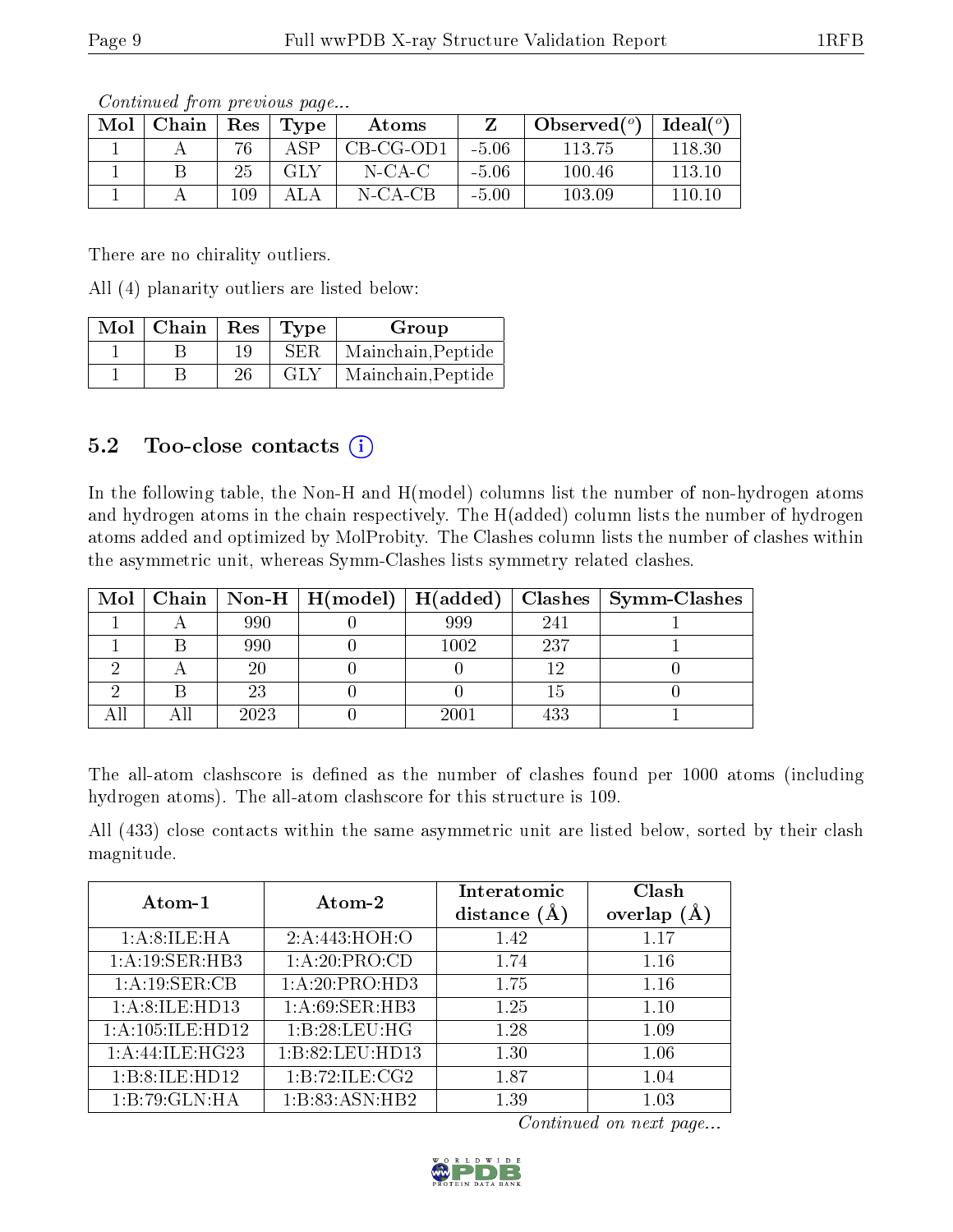| Continuatu jibin previous puge |                                | Interatomic    | Clash         |
|--------------------------------|--------------------------------|----------------|---------------|
| Atom-1                         | Atom-2                         | distance $(A)$ | overlap $(A)$ |
| 1:A:19:SER:HB3                 | 1:A:20:PRO:HD3                 | 1.02           | 1.02          |
| 1: A:22:VAL:O                  | 1: A:24: LYS: N                | 1.92           | 1.01          |
| 1: A:3: GLN: HG3               | 1:A:4:PHE:H                    | 1.23           | 0.99          |
| 1:B:3:GLN:HB3                  | 1:B:6:ARG:NH1                  | 1.76           | 0.99          |
| 1: A:28:LEU:O                  | 1:A:32:ILE:HD13                | 1.64           | 0.98          |
| 1: A:114: ILE: HG23            | 2:A:407:HOH:O                  | 1.64           | 0.97          |
| 1:B:118:ASN:O                  | 1:B:119:ASP:HB2                | 1.59           | 0.97          |
| 1:B:28:LEU:O                   | 1:B:32:ILE:HG12                | 1.65           | 0.97          |
| 1: A:69: SER:H A               | 1:A:72:ILE:HG22                | 1.46           | 0.96          |
| 1: B:37: LYS:H                 | 1: B:37: LYS: HD3              | 1.27           | 0.96          |
| 1: A:61:LYS:HA                 | 1:A:67:GLN:NE2                 | 1.80           | 0.95          |
| 1:A:82:LEU:HD13                | 1: A:84: GLY: H                | 1.31           | 0.94          |
| 1: A:81:PHE:HB3                | $1: A:88: LYS: \overline{HZ1}$ | 1.33           | 0.93          |
| 1:A:92:PHE:HA                  | 1: A:95: LEU:HB2               | 1.51           | 0.92          |
| 1:A:117:MET:O                  | 1:A:118:ASN:HB2                | 1.67           | 0.92          |
| 1:B:62:ASP:HB3                 | 1:B:66:ILE:HB                  | 1.50           | 0.89          |
| 1:B:108:LYS:HZ1                | 1:B:111:ASN:HB2                | 1.38           | 0.89          |
| 1: A:18: SER:O                 | 1:A:19:SER:HB2                 | 1.70           | 0.89          |
| 1: A:36:TRP:HE1                | 1:A:45:ILE:HD13                | 1.34           | 0.89          |
| 1:A:47:SER:HB3                 | 1:B:44:ILE:HD13                | 1.55           | 0.88          |
| 1: A:105: ILE: HG12            | 1:B:29:PHE:CD2                 | 2.08           | 0.88          |
| 1:A:86:SER:HB3                 | 2:A:416:HOH:O                  | 1.74           | 0.86          |
| 1:A:44:ILE:HD12                | 1:A:45:ILE:HG13                | 1.59           | 0.85          |
| 1: B:88: LYS: HD2              | 1:B:91:ASP:HB2                 | 1.57           | 0.84          |
| 1:A:8:ILE:HG22                 | 2:A:401:HOH:O                  | 1.77           | 0.84          |
| 1:B:7:GLU:HA                   | 1:B:10:ASN:ND2                 | 1.93           | 0.84          |
| 1:B:52:PHE:HE1                 | 1:B:56:LEU:HD13                | 1.43           | 0.84          |
| 1: A: 44: ILE: HG13            | 1: A:45: ILE:H                 | 1.43           | 0.83          |
| 1: B: 3: GLN: O                | 1:B:5:PHE:N                    | 2.10           | 0.83          |
| 1:B:55:LYS:O                   | 2:B:438:HOH:O                  | 1.95           | 0.83          |
| 1:A:55:LYS:HB2                 | 1: A: 55: LYS: NZ              | 1.92           | 0.83          |
| 1:B:32:ILE:HG22                | 1:B:33:LEU:HD12                | 1.60           | 0.82          |
| 1:B:113:LEU:O                  | 1:B:116:VAL:HG23               | 1.79           | 0.82          |
| 1:B:18:SER:O                   | 1:B:19:SER:HB3                 | 1.79           | 0.81          |
| 1:B:12:LYS:HZ3                 | 1:B:12:LYS:N                   | 1.77           | 0.81          |
| 1:A:105:ILE:HD11               | 1:B:29:PHE:HB2                 | 1.62           | 0.81          |
| 1:B:89:LEU:HD23                | 2:B:420:HOH:O                  | 1.80           | 0.81          |
| 1:B:108:LYS:HZ1                | 1:B:111:ASN:CB                 | 1.94           | 0.80          |
| 1:A:82:LEU:HD13                | 1: A:84: GLY:N                 | 1.96           | 0.80          |
| 1:B:36:TRP:HE3                 | 1:B:36:TRP:N                   | 1.80           | 0.80          |
| 1:A:82:LEU:CD1                 | 1: A:84: GLY: H                | 1.94           | 0.80          |

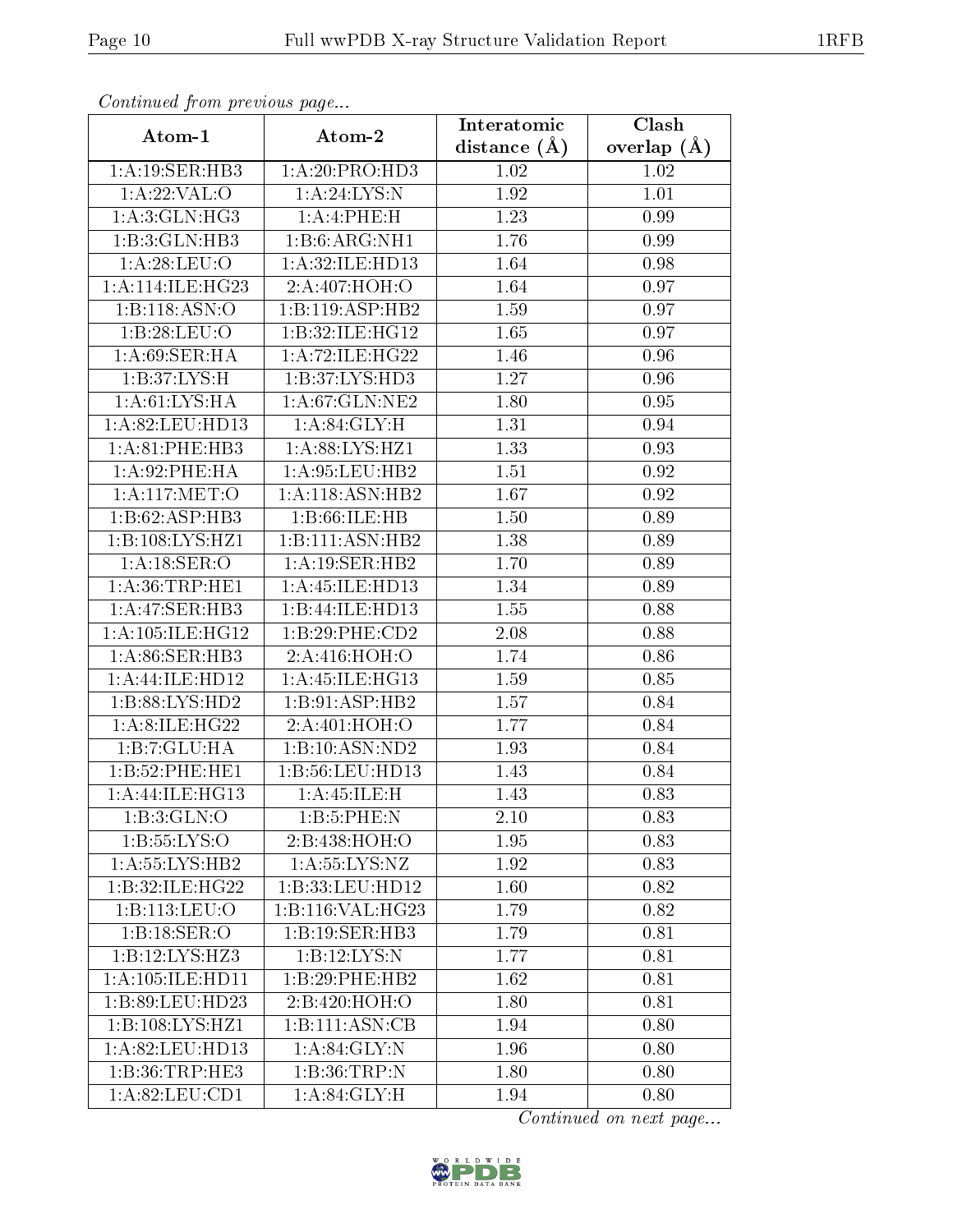| Communaca from previous page |                              | Interatomic       | Clash         |
|------------------------------|------------------------------|-------------------|---------------|
| Atom-1                       | Atom-2                       | distance $(A)$    | overlap $(A)$ |
| 1: A:44: ILE: CG1            | 1: A:45: ILE:H               | 1.91              | 0.80          |
| 1:B:67:GLN:HG3               | 1:B:68:ARG:N                 | 1.98              | 0.78          |
| 1:B:81:PHE:HB3               | 2:B:425:HOH:O                | 1.83              | 0.78          |
| 1:B:56:LEU:HD12              | 1:B:59:ASN:ND2               | 2.00              | 0.77          |
| 1:B:26:GLY:HA3               | 1:B:28:LEU:HD22              | 1.65              | 0.77          |
| 1: A:70:MET:HA               | 1: A:73: ILE: CD1            | 2.15              | 0.77          |
| 1:B:24:LYS:O                 | 1:B:26:GLY:N                 | 2.17              | 0.76          |
| 1: A:82:LEU:HB3              | 1: A:88: LYS: HD3            | 1.67              | 0.76          |
| $1:$ A: $11:$ LEU: $O$       | 1: A:14:TYR:N                | $\overline{2.17}$ | 0.76          |
| 1:B:116:VAL:HG12             | 1: B: 117: MET: HG3          | 1.66              | 0.76          |
| 1:A:11:LEU:HD13              | 1:A:14:TYR:HD2               | 1.50              | 0.76          |
| 1:A:108:LYS:NZ               | 1: A:110: ILE: HG23          | 2.00              | 0.76          |
| 1:B:107:ARG:NH2              | 1:B:108:LYS:HA               | 2.01              | 0.76          |
| 1:B:64:GLN:HE21              | 1: B:68: ARG: NE             | 1.83              | 0.76          |
| 1: A:3: GLN: CG              | 1:A:4:PHE:H                  | 1.99              | 0.75          |
| 1: A:96: ILE: HG23           | 1:A:97:GLN:H                 | 1.49              | 0.75          |
| 1:B:15:PHE:HZ                | 1:B:73:ILE:HD13              | 1.50              | 0.75          |
| 1:B:8:ILE:HD12               | 1:B:72:ILE:HG23              | 1.66              | 0.75          |
| 1:B:43:LYS:O                 | 1:B:46:GLN:HG2               | 1.87              | 0.75          |
| 1:A:54:PHE:CE1               | 1:A:74:LYS:HG2               | 2.22              | 0.74          |
| 1:A:105:ILE:CD1              | 1:B:28:LEU:HG                | 2.12              | 0.74          |
| 1: A:110: ILE: O             | 1: A:112: GLU: HG2           | 1.87              | 0.74          |
| 1:B:62:ASP:OD2               | 1: B:66: ILE: HD12           | 1.88              | 0.74          |
| 1: A:53:TYR:CE1              | 1:B:109:ALA:HA               | 2.23              | 0.73          |
| 1:B:28:LEU:HA                | 1:B:31:GLU:HG3               | 1.70              | 0.73          |
| 1:B:37:LYS:HD3               | 1:B:37:LYS:N                 | 2.02              | 0.73          |
| 1:B:52:PHE:CZ                | 1:B:56:LEU:HD22              | 2.24              | 0.73          |
| 1: A:48: GLN: HE22           | 1:B:48:GLN:HE22              | 1.37              | 0.73          |
| 1: B:37: L <sub>Y</sub> S: H | 1: B: 37: LYS: CD            | 1.95              | 0.73          |
| 1:A:62:ASP:OD1               | 1: A:65: VAL:HB              | 1.89              | 0.72          |
| 1: B:81: PHE:O               | 1:B:82:LEU:HD12              | 1.88              | 0.72          |
| 1: A:53:TYR:CZ               | 1:B:109:ALA:HA               | 2.24              | 0.72          |
| 1:B:12:LYS:HA                | 1:B:15:PHE:CD2               | 2.24              | 0.72          |
| 1:B:61:LYS:HB2               | 2:B:424:HOH:O                | 1.89              | 0.72          |
| 1: A:57:PHE:HB3              | $1: A:70:MET:H\overline{G3}$ | 1.71              | 0.72          |
| 1:B:35:ASN:O                 | 1:B:38:ASP:OD1               | $2.\overline{07}$ | 0.72          |
| 1:B:8:ILE:HD12               | 1:B:72:ILE:HG22              | 1.72              | 0.71          |
| 1: A: 43: LYS: HG3           | 1: A:44: ILE:H               | 1.55              | 0.71          |
| 1: A:105: ILE: HG12          | 1:B:29:PHE:HD2               | 1.56              | 0.70          |
| 1: A:112: GLU:HG3            | 1:B:80:LYS:HE2               | 1.71              | 0.70          |
| 1:B:26:GLY:CA                | 1:B:28:LEU:HD22              | 2.21              | 0.70          |

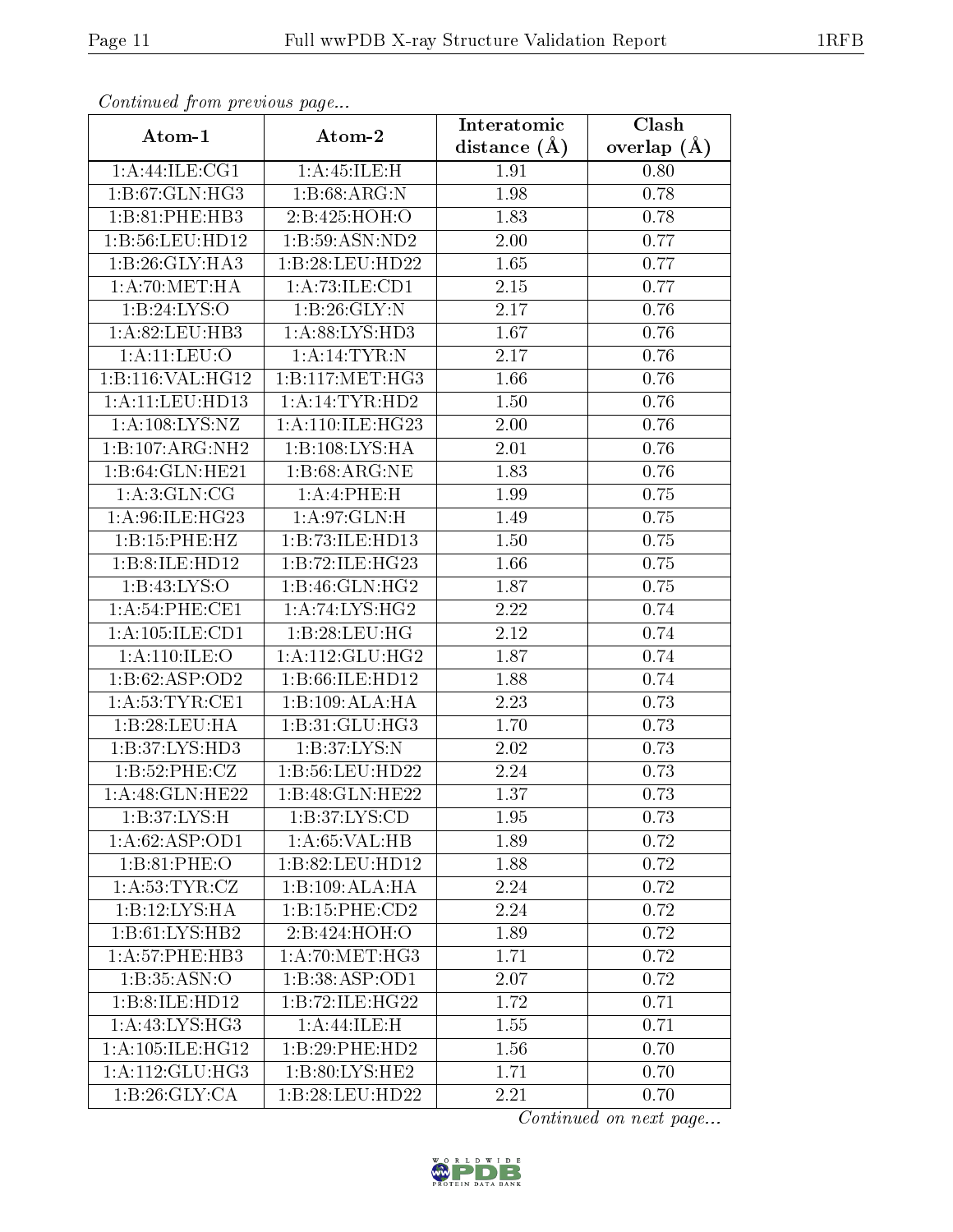| Communa from previous page         |                              | Interatomic       | Clash             |
|------------------------------------|------------------------------|-------------------|-------------------|
| Atom-1                             | Atom-2                       | distance $(A)$    | overlap $(\AA)$   |
| $1:B:50:V\overline{\mathrm{AL:O}}$ | 1:B:54:PHE:HD1               | 1.73              | 0.70              |
| 1:A:7:GLU:O                        | 1: A:10: ASN:OD1             | 2.08              | 0.70              |
| 2:A:426:HOH:O                      | 1: B:50: VAL:HG22            | 1.91              | 0.69              |
| 1:B:32:ILE:O                       | 1:B:36:TRP:CH2               | 2.45              | 0.69              |
| 1:B:8:ILE:HD13                     | 2:B:409:HOH:O                | $\overline{1.92}$ | 0.69              |
| 1: B:36: TRP:CE3                   | 1:B:36:TRP:N                 | 2.61              | 0.69              |
| 1: A:81:PHE:HB3                    | 1: A:88: LYS: NZ             | 2.07              | 0.69              |
| 1:A:57:PHE:HD2                     | 1:A:74:LYS:HB2               | 1.56              | 0.69              |
| 1:A:91:ASP:C                       | 1:A:95:LEU:HD12              | 2.14              | 0.68              |
| 1:A:11:LEU:HD23                    | 2:A:402:HOH:O                | 1.94              | 0.68              |
| 1:A:44:ILE:HD12                    | 1: A: 45: ILE: CG1           | $2.\overline{23}$ | 0.68              |
| 1: A:69: SER:CA                    | 1:A:72:ILE:HG22              | 2.24              | 0.67              |
| 1:B:108:LYS:O                      | 1:B:108:LYS:NZ               | 2.26              | 0.67              |
| 1:B:10:ASN:O                       | 1:B:13:GLU:OE1               | 2.11              | 0.67              |
| 1:B:36:TRP:HB3                     | 2:B:403:HOH:O                | 1.95              | $\overline{0.67}$ |
| 1: B: 61: LYS: O                   | 1:B:61:LYS:HG2               | 1.95              | 0.67              |
| 1:A:44:ILE:HG23                    | 1:B:82:LEU:CD1               | 2.18              | 0.67              |
| 1:B:12:LYS:HG3                     | 1: B:15: PHE:HE2             | 1.59              | 0.67              |
| 1:B:46:GLN:HA                      | 1:B:49:ILE:CD1               | 2.25              | 0.67              |
| 1: A:36:TRP:H                      | 1: A:36:TRP:HE3              | 1.40              | 0.66              |
| 1:A:8:ILE:HD12                     | 1: A:8: ILE: O               | 1.95              | 0.66              |
| 1:A:8:ILE:HD13                     | 1: A:69: SER:CB              | 2.14              | 0.66              |
| 1: B: 27: PRO:HG2                  | 1:B:31:GLU:HG2               | 1.76              | 0.66              |
| 1: A:3: GLN: HG3                   | 1:A:4:PHE:N                  | 2.05              | 0.66              |
| $1:A:24:LYS:\overline{O}$          | 1: A:24: LYS:HE2             | 1.96              | 0.66              |
| 1:B:75:GLN:O                       | 1:B:79:GLN:NE2               | 2.28              | 0.66              |
| 1: A:18: SER:O                     | 1:A:19:SER:CB                | 2.43              | 0.65              |
| 1:B:16:ASN:OD1                     | 1:B:17:ALA:N                 | 2.29              | 0.65              |
| 1: A:82: LEU:H                     | $1: A:88: LY\overline{S:NZ}$ | 1.93              | 0.65              |
| 1:A:104:GLN:HG3                    | 1:B:56:LEU:HD11              | 1.78              | 0.65              |
| 1: A:82:LEU:HD12                   | 1: A:88: LYS: CG             | 2.27              | 0.65              |
| 1:A:111:ASN:HD22                   | 1:A:112:GLU:H                | 1.43              | 0.64              |
| 1:A:33:LEU:HD23                    | 1:A:49:ILE:HD13              | 1.78              | 0.64              |
| 1:A:44:ILE:HG13                    | 1: A:45: ILE:N               | 2.12              | 0.64              |
| 1:A:47:SER:HB3                     | 1:B:44:ILE:CD1               | 2.26              | 0.64              |
| 1:A:82:LEU:HB3                     | 1: A:88: LYS: NZ             | 2.13              | 0.64              |
| 1: A:57:PHE:CG                     | 1: A:70:MET:HB2              | 2.32              | 0.64              |
| 1:A:76:ASP:O                       | 1: A:79: GLN: HG2            | 1.98              | 0.64              |
| 1: A: 108: LYS: HZ1                | 1: A:110: ILE: HG23          | 1.62              | 0.64              |
| 1:A:14:TYR:HB3                     | 1:A:66:ILE:HD11              | 1.80              | 0.63              |
| 1: A:99: PRO:O                     | 1: A:100: VAL:O              | 2.17              | 0.63              |

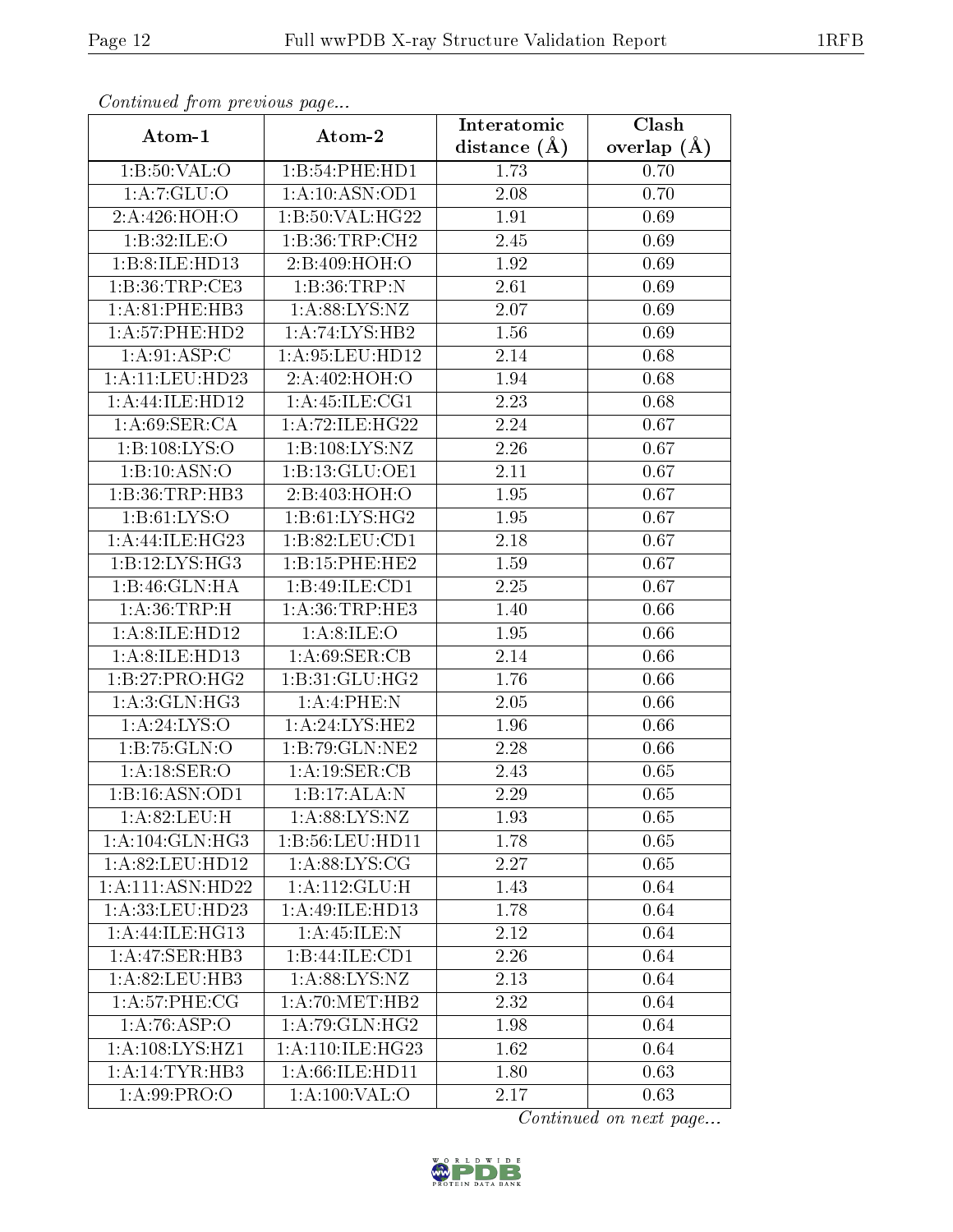| Communa from previous page |                    | Interatomic    | $\overline{\text{Clash}}$ |
|----------------------------|--------------------|----------------|---------------------------|
| Atom-1                     | Atom-2             | distance $(A)$ | overlap $(A)$             |
| 1:B:97:GLN:O               | 1:B:99:PRO:HD3     | 1.96           | 0.63                      |
| 1:B:13:GLU:HA              | 1:B:16:ASN:ND2     | 2.14           | 0.63                      |
| 1: A:8: ILE: HG13          | 1:A:12:LYS:HZ1     | 1.64           | 0.63                      |
| 1:B:28:LEU:HD23            | 1:B:29:PHE:H       | 1.63           | 0.63                      |
| 1:A:11:LEU:HD13            | 1: A:14:TYR:CD2    | 2.32           | 0.62                      |
| 1: A:36:TRP:NE1            | 1:A:45:ILE:HD13    | 2.12           | 0.62                      |
| 1:B:89:LEU:HD12            | 2:B:433:HOH:O      | 1.99           | 0.62                      |
| $1:$ A:82:LEU:N            | 1: A:88: LYS: HZ1  | 1.98           | 0.62                      |
| 1:B:24:LYS:HD2             | 1: B: 25: GLY: H   | 1.64           | 0.62                      |
| 1:A:108:LYS:HB3            | 1:B:29:PHE:CE1     | 2.35           | 0.61                      |
| 1:B:52:PHE:CE1             | 1:B:56:LEU:HD13    | 2.30           | 0.61                      |
| 1: A:51: SER:O             | 1: A: 55: LYS: NZ  | 2.34           | 0.61                      |
| 1: A:69: SER:O             | 1:A:73:ILE:CD1     | 2.49           | 0.61                      |
| 1:Bi:111:ASN:O             | 1:B:114:ILE:HG22   | 2.00           | 0.61                      |
| 1:B:92:PHE:CD2             | 1:B:92:PHE:C       | 2.74           | 0.61                      |
| 1:A:67:GLN:NE2             | 1: A:70: MET:SD    | 2.74           | 0.61                      |
| 1:A:14:TYR:HB3             | 1: A:66: ILE: CD1  | 2.31           | 0.60                      |
| 1:B:88:LYS:HD2             | 1: B:88: LYS:O     | 2.01           | 0.60                      |
| 1: A:36:TRP:N              | 1: A:36:TRP:CE3    | 2.68           | 0.60                      |
| 1:B:3:GLN:HB3              | 1:B:6:ARG:HH12     | 1.64           | 0.60                      |
| 1:B:12:LYS:H               | 1:B:12:LYS:HZ3     | 1.49           | 0.60                      |
| 1:B:45:ILE:HG13            | 1:B:46:GLN:OE1     | 2.01           | 0.60                      |
| 1:A:44:ILE:CG2             | 1:B:82:LEU:HD22    | 2.32           | 0.60                      |
| 1: A:70:MET:HA             | 1:A:73:ILE:HD11    | 1.83           | 0.60                      |
| 1: A:82: LEU: N            | 1: A:88: LYS: NZ   | 2.49           | 0.60                      |
| 1:B:12:LYS:HG3             | 1:B:15:PHE:CE2     | 2.37           | 0.60                      |
| 1:B:76:ASP:HA              | 1:B:79:GLN:NE2     | 2.17           | 0.60                      |
| 1: A: 105: ILE: HB         | 2:A:429:HOH:O      | 2.02           | 0.60                      |
| 1: A:3: GLN: C             | 1: A:5: PHE: H     | 2.04           | 0.59                      |
| 1:B:11:LEU:HD22            | 1: B:69: SER:OG    | 2.02           | 0.59                      |
| 1:B:46:GLN:O               | 1:B:49:ILE:HG12    | 2.02           | 0.59                      |
| 1:B:36:TRP:CB              | 1:B:37:LYS:HD3     | 2.31           | 0.59                      |
| 1: B:58: GLU:N             | 2:B:413:HOH:O      | 2.35           | 0.59                      |
| 1: A:48: GLN:OE1           | 1:B:95:LEU:HD22    | 2.02           | 0.59                      |
| 1: A:53:TYR:O              | 1: A:56:LEU:HB3    | 2.02           | 0.59                      |
| 1:A:44:ILE:HG12            | 1:B:82:LEU:HD22    | 1.85           | 0.59                      |
| 1:A:55:LYS:HB2             | 1:A:55:LYS:HZ3     | 1.66           | 0.59                      |
| 1:B:23:ALA:O               | 1:B:24:LYS:HB2     | 2.02           | 0.59                      |
| 1: A:57:PHE:HB3            | 1: A:70:MET:CG     | 2.32           | 0.59                      |
| 1: B: 83: ASN:O            | 1:B:83:ASN:ND2     | 2.33           | 0.59                      |
| 1: A:36:TRP:HE1            | 1: A: 45: ILE: CD1 | 2.11           | 0.58                      |

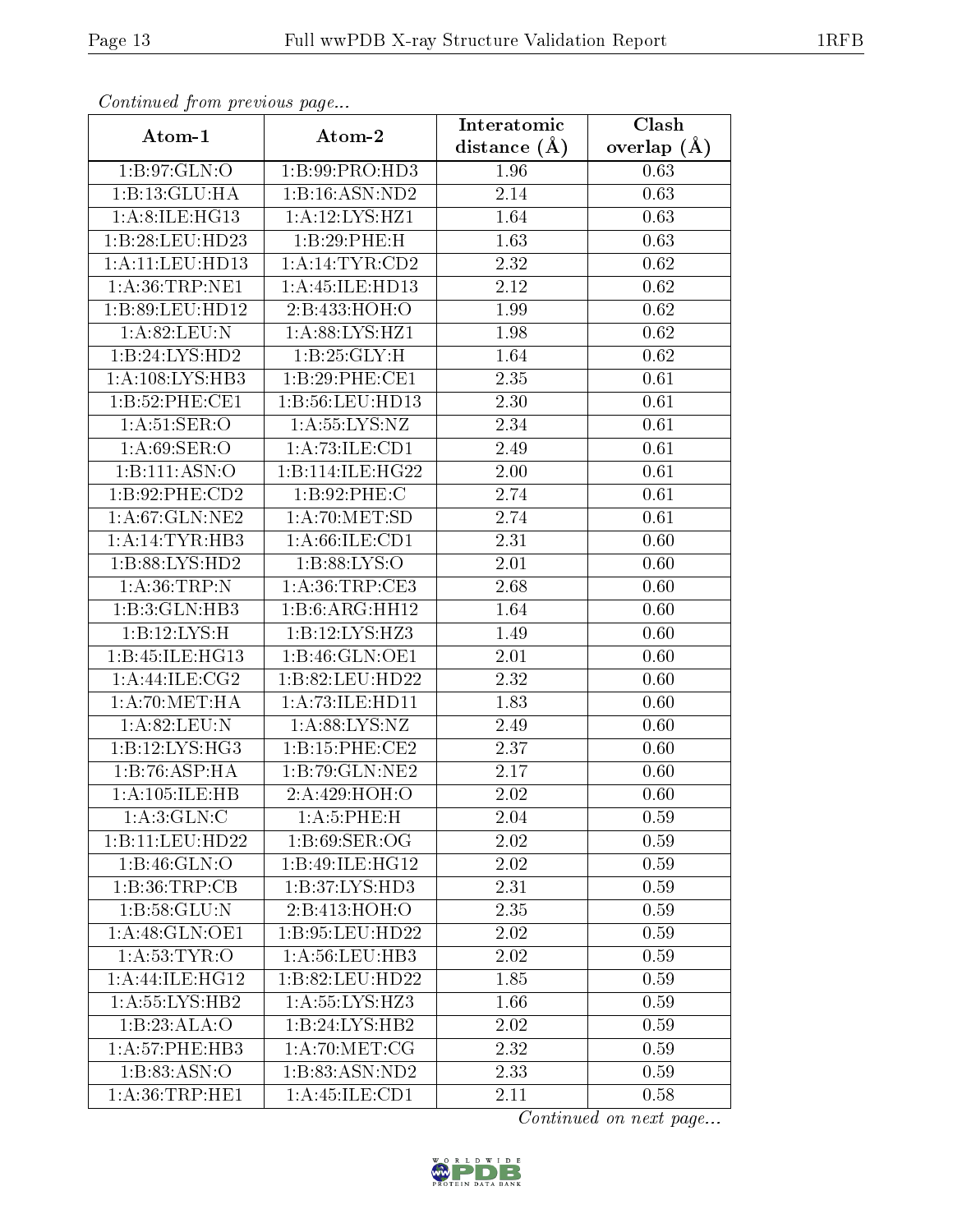| Communica from precious page |                    | Interatomic      | Clash             |
|------------------------------|--------------------|------------------|-------------------|
| Atom-1                       | Atom-2             | distance $(\AA)$ | overlap $(\AA)$   |
| 1:A:82:LEU:HB3               | 1: A:88: LYS:CD    | 2.33             | 0.58              |
| 1:B:36:TRP:HB2               | 1:B:37:LYS:HD3     | 1.85             | 0.58              |
| 1: A:5: PHE: HA              | 1: A:9: GLU: OE2   | 2.03             | 0.58              |
| 1: A:36:TRP:CD1              | 1: A:45: ILE: HG21 | 2.38             | 0.58              |
| 1:A:7:GLU:C                  | 1: A:10: ASN:HB3   | 2.24             | 0.58              |
| 1:B:107:ARG:HH21             | 1:B:108:LYS:HA     | 1.68             | 0.58              |
| 1:A:82:LEU:HD13              | 1: A:83: ASN:N     | 2.20             | 0.57              |
| 1: A: 105: ILE: HD11         | 1:B:29:PHE:CB      | 2.33             | 0.57              |
| 1:B:70:MET:O                 | 1:B:74:LYS:HB2     | 2.03             | 0.57              |
| 1:A:101:ASP:C                | 1: A: 103: LEU:H   | 2.07             | 0.57              |
| 1: A:42: LYS:O               | 1:A:44:ILE:HG12    | 2.04             | 0.57              |
| 1:A:82:LEU:HB3               | 1:A:88:LYS:HZ2     | 1.69             | 0.57              |
| 1:A:7:GLU:HA                 | 1: A:10: ASN:OD1   | 2.05             | $\overline{0.57}$ |
| 1:B:107:ARG:NH2              | 1:B:108:LYS:HE2    | 2.20             | 0.57              |
| 1:A:82:LEU:HD12              | 1:A:88:LYS:HD3     | 1.87             | 0.56              |
| 1:B:15:PHE:CZ                | 1:B:73:ILE:HD13    | 2.36             | 0.56              |
| 1:A:44:ILE:HG12              | 1:B:82:LEU:CD2     | 2.35             | 0.56              |
| 1:B:92:PHE:HB3               | 2:B:433:HOH:O      | 2.05             | 0.56              |
| 1: A:92:PHE:N                | 1: A:95:LEU:HD12   | 2.20             | 0.56              |
| 1:A:107:ARG:C                | 1:A:109:ALA:H      | 2.08             | 0.56              |
| 1: A:52:PHE:CD1              | 1: A:52:PHE:O      | 2.59             | 0.56              |
| 1: B:67: GLN:O               | 1:B:70:MET:HG2     | 2.06             | 0.56              |
| 1: A:28:LEU:C                | 1:A:32:ILE:HD13    | 2.26             | 0.55              |
| 1:A:42:LYS:HZ3               | 1: A:42: LYS:H     | 1.52             | 0.55              |
| 1: B:26: GLY: C              | 1:B:28:LEU:HD22    | 2.27             | 0.55              |
| 1: A:61:LYS:O                | 1: A:63: ASN:N     | 2.39             | 0.55              |
| 1:A:22:VAL:HG13              | 1:A:24:LYS:HB2     | 1.87             | 0.55              |
| 1: A:40: SER: C              | 1:A:42:LYS:HZ3     | 2.09             | 0.55              |
| 1:B:62:ASP:CB                | 1: B:66: ILE: HB   | 2.32             | 0.55              |
| 1: A:57:PHE:CE2              | 1:A:73:ILE:HD13    | 2.41             | 0.55              |
| 1:B:111:ASN:O                | 1:B:113:LEU:N      | 2.40             | 0.55              |
| 1:A:87:GLU:OE1               | 1:A:87:GLU:HA      | 2.08             | 0.54              |
| 1: A: 42: LYS: NZ            | 1: A:42:LYS:H      | 2.05             | 0.54              |
| 1: A: 43: LYS: CG            | 1:A:44:ILE:H       | 2.20             | 0.54              |
| 1:B:116:VAL:HG12             | 1:Bi:117:MET:N     | 2.21             | 0.54              |
| 1:B:45:ILE:HD12              | 1:B:49:ILE:HG23    | 1.90             | 0.54              |
| 1: B: 3: GLN: C              | 1:B:5:PHE:H        | 2.09             | 0.54              |
| 1:B:100:VAL:O                | 1:B:100:VAL:HG12   | 2.07             | 0.54              |
| 1: B: 24: LYS:C              | 1: B:26: GLY:N     | 2.57             | 0.54              |
| 1: A:91: ASP:O               | 1: A:94: LYS: HB3  | 2.07             | 0.54              |
| 1: B: 5: PHE: O              | 1: B: 9: GLU: HG2  | 2.08             | 0.54              |

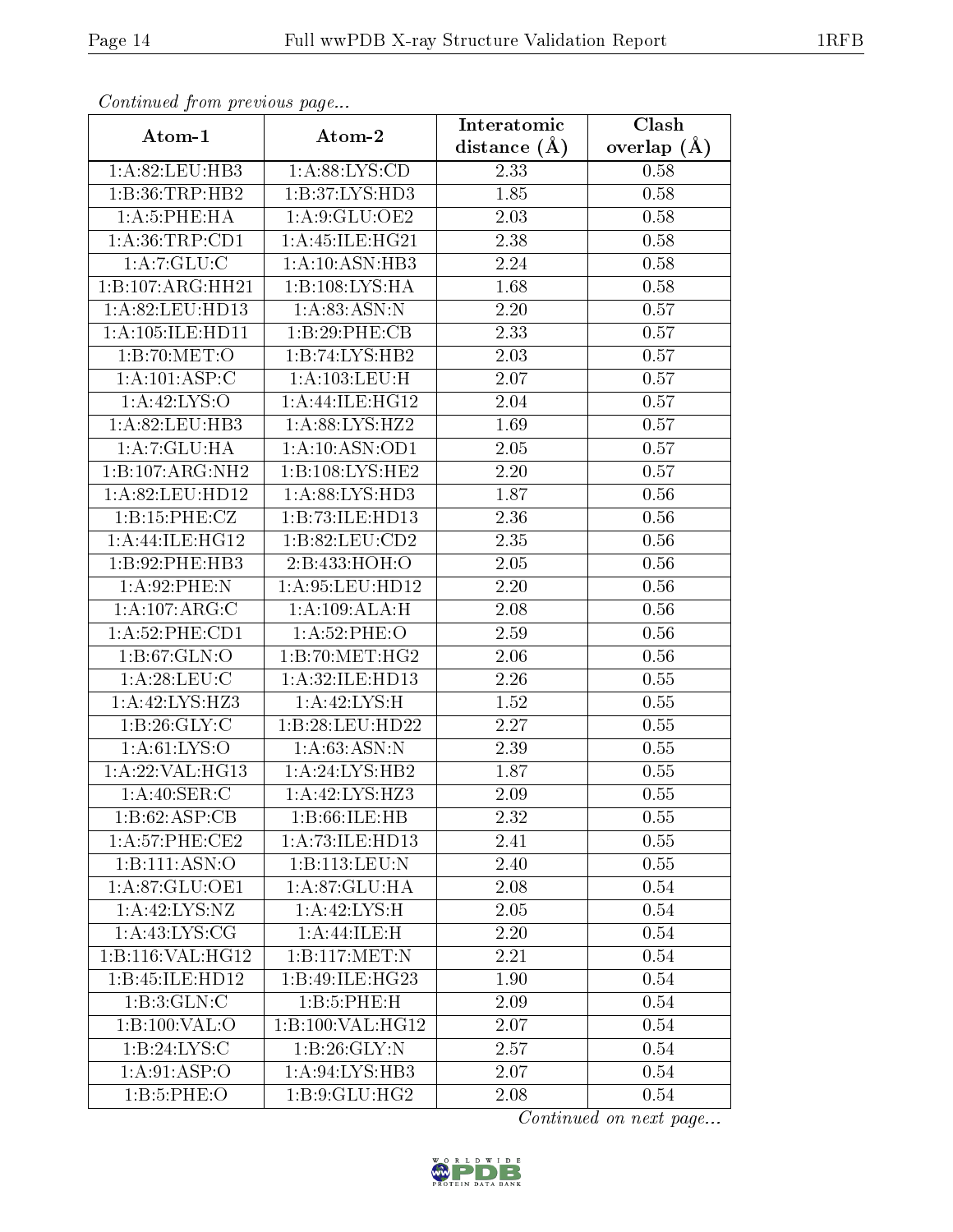| Continuati pont previous page |                               | Interatomic       | Clash         |
|-------------------------------|-------------------------------|-------------------|---------------|
| Atom-1                        | Atom-2                        | distance $(A)$    | overlap $(A)$ |
| 1:A:44:ILE:CG1                | 1:B:82:LEU:HD22               | 2.37              | 0.54          |
| 1:B:28:LEU:O                  | 1:B:32:ILE:N                  | 2.30              | 0.54          |
| 1: A:48: GLN:NE2              | 1:B:48:GLN:HE22               | $2.04\,$          | 0.54          |
| 1:A:44:ILE:CG2                | 1:B:82:LEU:HD13               | 2.22              | 0.54          |
| 1: B:89: LEU: HA              | 2:B:433:HOH:O                 | 2.07              | 0.54          |
| 1: A:60:LEU:O                 | 1: A:70:MET:HE1               | 2.08              | 0.53          |
| 1:B:24:LYS:CD                 | 1:B:25:GLY:H                  | $\overline{2.21}$ | 0.53          |
| 1:B:94:LYS:HE2                | 1:B:95:LEU:HD23               | 1.90              | 0.53          |
| 1: A: 105: ILE: O             | 1:A:107:ARG:N                 | $\overline{2.31}$ | 0.53          |
| 1:B:24:LYS:C                  | 1:B:26:GLY:H                  | 2.09              | 0.53          |
| 1:A:105:ILE:HD11              | 1:B:29:PHE:H                  | 1.71              | 0.53          |
| 1: A:95:LEU:CD2               | 1:B:48:GLN:HB3                | 2.38              | 0.53          |
| 1:B:107:ARG:HH21              | 1:B:110:ILE:HG22              | 1.73              | 0.53          |
| 1:A:82:LEU:HB3                | $1: A:88: LYS: \overline{CE}$ | 2.39              | 0.53          |
| 1:B:64:GLN:HE21               | 1: B:68: ARG: CZ              | 2.21              | 0.53          |
| 1:A:108:LYS:HZ3               | 1:A:110:ILE:HG23              | 1.74              | 0.53          |
| 1:A:41:ASP:N                  | 1:A:42:LYS:HZ3                | 2.07              | 0.53          |
| 1: B:91: ASP:O                | 1: B: 95: LEU: HG             | 2.09              | 0.52          |
| 1:B:96:ILE:O                  | 1: B: 97: GLN: CB             | 2.57              | $0.52\,$      |
| 1: A:80: LYS: NZ              | 1:B:113:LEU:O                 | 2.32              | 0.52          |
| 1:B:99:PRO:O                  | 1:B:104:GLN:NE2               | 2.42              | 0.52          |
| 1:B:108:LYS:NZ                | 1:B:111:ASN:HB2               | 2.19              | 0.52          |
| 1:A:21:ASP:OD1                | 1:A:24:LYS:HB2                | 2.10              | 0.52          |
| 1: A:66: ILE: O               | 1: A:68: ARG: N               | 2.43              | $0.52\,$      |
| 1:A:87:GLU:OE1                | 1: A:87: GLU:CA               | 2.57              | 0.52          |
| 1:B:100:VAL:O                 | 1:B:101:ASP:O                 | $\overline{2.28}$ | $0.52\,$      |
| 1:B:5:PHE:N                   | 1: B:5: PHE:CD1               | 2.76              | 0.52          |
| 1:B:5:PHE:HB3                 | 1: B: 9: GLU: CG              | 2.39              | 0.52          |
| 1:B:64:GLN:NE2                | 1:B:68:ARG:NE                 | 2.55              | 0.52          |
| 1:A:33:LEU:CD2                | 1:A:49:ILE:HD13               | 2.40              | 0.51          |
| 1:B:107:ARG:C                 | 1:B:107:ARG:HE                | 2.13              | 0.51          |
| 1:B:79:GLN:HG3                | 1:B:83:ASN:OD1                | 2.11              | 0.51          |
| 1: B:96: ILE: O               | 1:B:97:GLN:HB3                | 2.10              | 0.51          |
| 1: A:9: GLU:O                 | 1:A:12:LYS:HG2                | 2.10              | 0.51          |
| $1: A:61: LYS: \overline{CA}$ | 1:A:67:GLN:NE2                | 2.64              | 0.51          |
| 1: A:95:LEU:HD11              | 1: B: 45: ILE: CG2            | 2.41              | 0.51          |
| 1:B:114:ILE:C                 | 1:B:116:VAL:H                 | 2.14              | 0.51          |
| 1:B:42:LYS:HZ2                | 1:B:45:ILE:HG23               | 1.75              | 0.51          |
| 1:B:101:ASP:N                 | 1:B:104:GLN:OE1               | 2.43              | 0.51          |
| 1:A:110:ILE:HD11              | 1:A:113:LEU:HD11              | 1.91              | 0.51          |
| 1:B:29:PHE:HZ                 | 1: B:53: TYR:OH               | 1.92              | 0.51          |

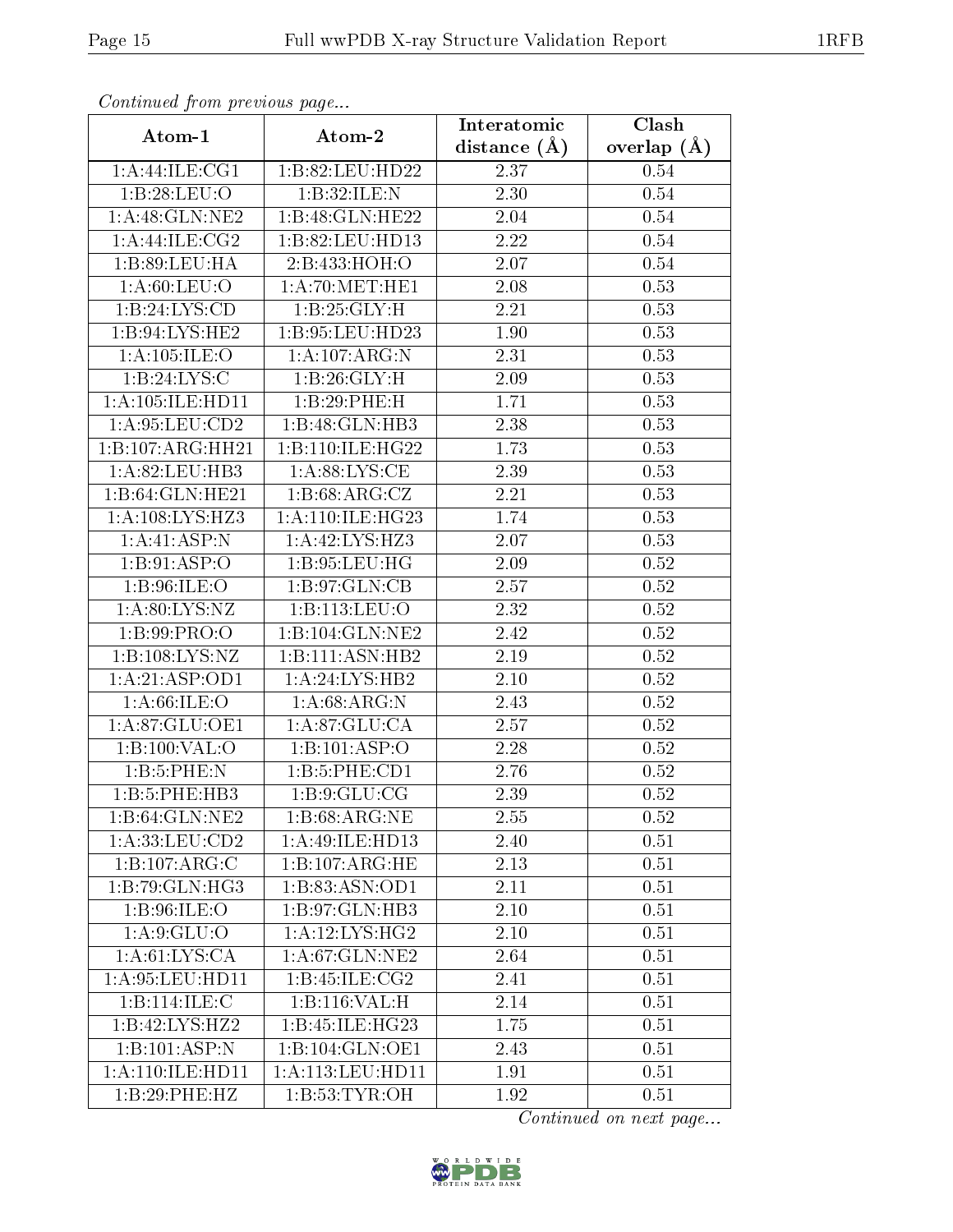| Comunaca jiom previous page |                    | Interatomic    | Clash             |
|-----------------------------|--------------------|----------------|-------------------|
| Atom-1                      | Atom-2             | distance $(A)$ | overlap $(A)$     |
| 1: A:6: ARG:O               | 1: A:10: ASN:HB2   | 2.11           | 0.51              |
| 1:B:76:ASP:O                | 1:B:79:GLN:HB2     | 2.10           | 0.51              |
| 1: A:16: ASN:O              | 1:A:17:ALA:HB3     | 2.11           | 0.51              |
| 1: A:86: SER:O              | 1:A:89:LEU:HB3     | 2.10           | 0.51              |
| 1:A:92:PHE:HA               | $1:$ A:95:LEU:HD12 | 1.93           | $\overline{0.51}$ |
| 1:B:12:LYS:HE3              | 1:B:15:PHE:CE2     | 2.46           | 0.51              |
| 1: A:54:PHE:CD1             | 1: A:74: LYS:HG2   | 2.45           | 0.51              |
| 1:A:111:ASN:ND2             | 1:A:112:GLU:H      | 2.08           | 0.51              |
| 1: A: 43: LYS: CG           | 1: A:44: ILE:N     | 2.74           | 0.50              |
| 1:A:43:LYS:HE3              | 1:B:43:LYS:HB3     | 1.94           | 0.50              |
| 1:B:12:LYS:HA               | 1:B:15:PHE:CE2     | 2.46           | 0.50              |
| $1:B:4:PHE:\overline{CE1}$  | 1:B:8:ILE:HG21     | 2.47           | 0.50              |
| 1: A:54:PHE:HA              | 1:A:74:LYS:HD2     | 1.94           | 0.50              |
| 2:A:437:HOH:O               | 1:B:15:PHE:HB2     | 2.10           | 0.50              |
| 1:B:44:ILE:HG13             | 1: B:45: ILE:N     | 2.27           | 0.50              |
| 1: B: 56: LEU: HA           | 1:B:59:ASN:HD22    | 1.77           | 0.50              |
| 1:B:79:GLN:CG               | 1:B:83:ASN:OD1     | 2.59           | 0.50              |
| 1:A:11:LEU:HD22             | 1: A:14:TYR:CD2    | 2.46           | 0.50              |
| 1: A:70:MET:HA              | 1:A:73:ILE:HD12    | 1.92           | 0.50              |
| 1: B: 37: LYS: O            | 1: B:39: GLU:N     | 2.45           | 0.50              |
| 1:B:59:ASN:OD1              | 1:B:60:LEU:HD23    | 2.12           | 0.50              |
| 1:B:57:PHE:HB3              | 1:B:70:MET:HB2     | 1.94           | 0.49              |
| 1: A: 112: GLU: CG          | 1: B:80: LYS: HE2  | 2.41           | 0.49              |
| 1:A:70:MET:CA               | 1:A:73:ILE:HD12    | 2.42           | 0.49              |
| 1: A:77: MET:HA             | 1: A:80: LYS: HG2  | 1.92           | 0.49              |
| 1: A: 105: ILE: CG1         | 1:B:29:PHE:CD2     | 2.89           | 0.49              |
| 1: A: 105: ILE: CD1         | 1:B:29:PHE:HB2     | 2.39           | 0.49              |
| 1:A:19:SER:CB               | 1:A:20:PRO:CD      | 2.52           | 0.49              |
| 1:A:82:LEU:HD12             | 1: A:88: LYS: HG3  | 1.93           | 0.49              |
| 1:A:34:LYS:HA               | 1: A:34: LYS: HE3  | 1.94           | 0.49              |
| 1:A:52:PHE:O                | 1:A:56:LEU:HB2     | 2.13           | 0.49              |
| 1: A: 106: GLN:O            | 1:A:109:ALA:HB2    | 2.12           | 0.49              |
| 1:B:18:SER:O                | 1:B:19:SER:CB      | 2.54           | 0.49              |
| 1:B:32:ILE:HG22             | 1:B:33:LEU:N       | 2.28           | 0.49              |
| 1:B:50:VAL:HA               | 1:B:53:TYR:HB2     | 1.94           | 0.49              |
| 1: A:110: ILE: HG13         | 2:A:435:HOH:O      | 2.13           | 0.49              |
| 1: A:63: ASN:ND2            | 1:A:63:ASN:O       | 2.46           | 0.49              |
| 1: A:56: LEU: HD12          | 1: A:57:PHE:CE1    | 2.48           | 0.49              |
| 1: A:61: LYS: HA            | 1: A:67: GLN: HE21 | 1.70           | 0.49              |
| 1:B:107:ARG:NH2             | 1:B:108:LYS:HZ3    | 2.10           | 0.49              |
| 1:A:117:MET:O               | 1:A:118:ASN:CB     | 2.46           | 0.48              |

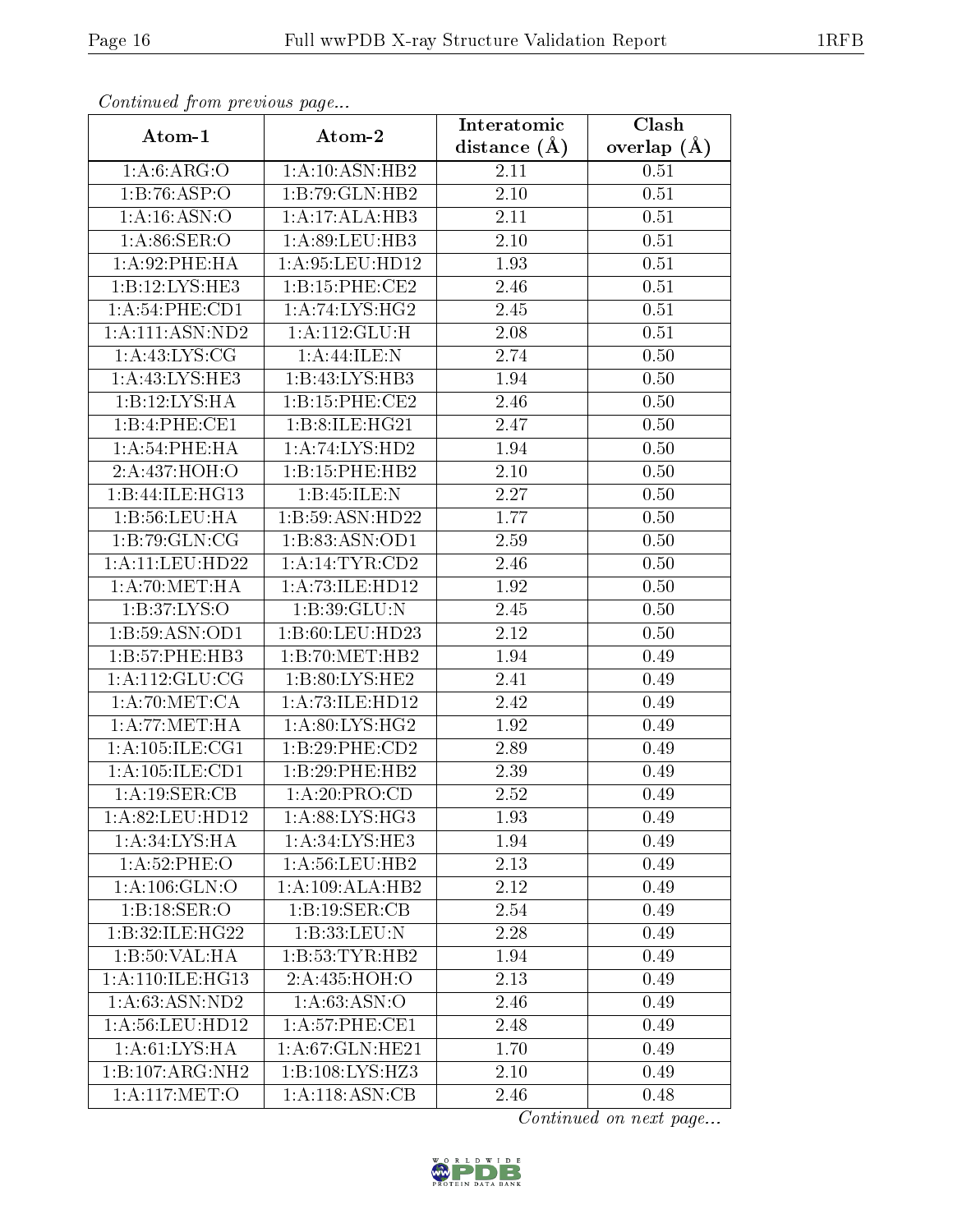| Communica from precious page |                    | Clash<br>Interatomic |                 |  |
|------------------------------|--------------------|----------------------|-----------------|--|
| Atom-1                       | Atom-2             | distance $(\AA)$     | overlap $(\AA)$ |  |
| 1: A:83: ASN:H               | 1:A:88:LYS:HZ2     | 1.61                 | 0.48            |  |
| 1:B:101:ASP:C                | 1:B:103:LEU:H      | 2.16                 | 0.48            |  |
| 1:A:91:ASP:O                 | 1: A:95: LEU: HG   | 2.14                 | 0.48            |  |
| 1:B:28:LEU:CA                | 1:B:31:GLU:HG3     | 2.42                 | 0.48            |  |
| 1: A:8:ILE:HG13              | 1: A: 12: LYS: NZ  | 2.29                 | 0.48            |  |
| 1: A:88:LYS:O                | 1: A:91: ASP:OD1   | 2.31                 | 0.48            |  |
| 1: A:94: LYS:C               | 1: A:96: ILE:H     | 2.17                 | 0.48            |  |
| 2:A:410:HOH:O                | 1:B:56:LEU:HD21    | 2.13                 | 0.48            |  |
| 1:B:5:PHE:HB3                | 1: B: 9: GLU: CD   | 2.33                 | 0.48            |  |
| 1: A:14:TYR:HB3              | 1: A:66: ILE: CG1  | 2.42                 | 0.48            |  |
| 1:A:14:TYR:HB3               | 1:A:66:ILE:HG12    | 1.94                 | 0.48            |  |
| 1: A:40: SER: C              | 1:A:42:LYS:NZ      | 2.67                 | 0.48            |  |
| 1:A:29:PHE:HA                | 1: A:32: ILE: HB   | 1.96                 | 0.48            |  |
| 1:B:112:GLU:CD               | 1:B:112:GLU:O      | 2.51                 | 0.48            |  |
| 1:A:95:LEU:HD22              | 1:B:48:GLN:HB3     | 1.96                 | 0.48            |  |
| 1: B:92: PHE:O               | 1: B:92: PHE: CG   | 2.64                 | 0.48            |  |
| 1: A:74: LYS: HA             | 1: A:77: MET:HG2   | 1.94                 | 0.47            |  |
| 1:B:5:PHE:N                  | 1:B:5:PHE:HD1      | 2.11                 | 0.47            |  |
| 1:A:108:LYS:NZ               | 1: A: 111: ASN:H   | 2.12                 | 0.47            |  |
| 1: A:48: GLN: HE22           | 1:B:48:GLN:NE2     | 2.09                 | 0.47            |  |
| 1: A:70:MET:HG2              | 1: A:71: ASP: N    | 2.30                 | 0.47            |  |
| 1:B:46:GLN:O                 | 1:B:49:ILE:CG1     | 2.62                 | 0.47            |  |
| 1:B:56:LEU:HD12              | 1:B:59:ASN:HD22    | 1.78                 | 0.47            |  |
| 1: A: 55: LYS: HZ2           | 1:A:55:LYS:HB2     | 1.74                 | 0.47            |  |
| 1: A:67: GLN:O               | 1: A:70:MET:HG2    | 2.14                 | 0.47            |  |
| $1:$ A: $11:$ LEU: $C$       | 1: A: 13: GLU:N    | 2.65                 | 0.47            |  |
| 1:B:62:ASP:O                 | 1:B:67:GLN:N       | 2.43                 | 0.47            |  |
| 1:A:42:LYS:HB3               | 2:A:422:HOH:O      | 2.13                 | 0.47            |  |
| 1: A:37: LYS:O               | $1: A:37: LYS:HG2$ | 2.15                 | 0.47            |  |
| 1: A: 43: LYS: NZ            | 1:A:115:LYS:NZ     | 2.63                 | 0.47            |  |
| 1:B:6:ARG:H                  | 1:B:6:ARG:HD3      | 1.79                 | 0.47            |  |
| 1:A:57:PHE:CD1               | 1: A:70:MET:HB2    | 2.50                 | 0.47            |  |
| 1: A:82:LEU:CB               | 1: A:88: LYS: HD3  | 2.42                 | 0.47            |  |
| 1:B:11:LEU:CD1               | 2:B:411:HOH:O      | 2.63                 | 0.47            |  |
| 1:B:105:ILE:O                | 1:B:107:ARG:N      | 2.43                 | 0.47            |  |
| 1:A:105:ILE:CD1              | 1:B:29:PHE:CB      | 2.92                 | 0.47            |  |
| 1: A:53:TYR:O                | 1: A:56: LEU: CB   | 2.63                 | 0.47            |  |
| 1:A:44:ILE:HG21              | 1:B:82:LEU:HD22    | 1.97                 | 0.46            |  |
| 1: A:95:LEU:HD11             | 1:B:45:ILE:HG21    | 1.97                 | 0.46            |  |
| 1:B:114:ILE:C                | 1:B:116:VAL:N      | 2.68                 | 0.46            |  |
| 1:B:117:MET:C                | 1:B:119:ASP:H      | 2.18                 | 0.46            |  |

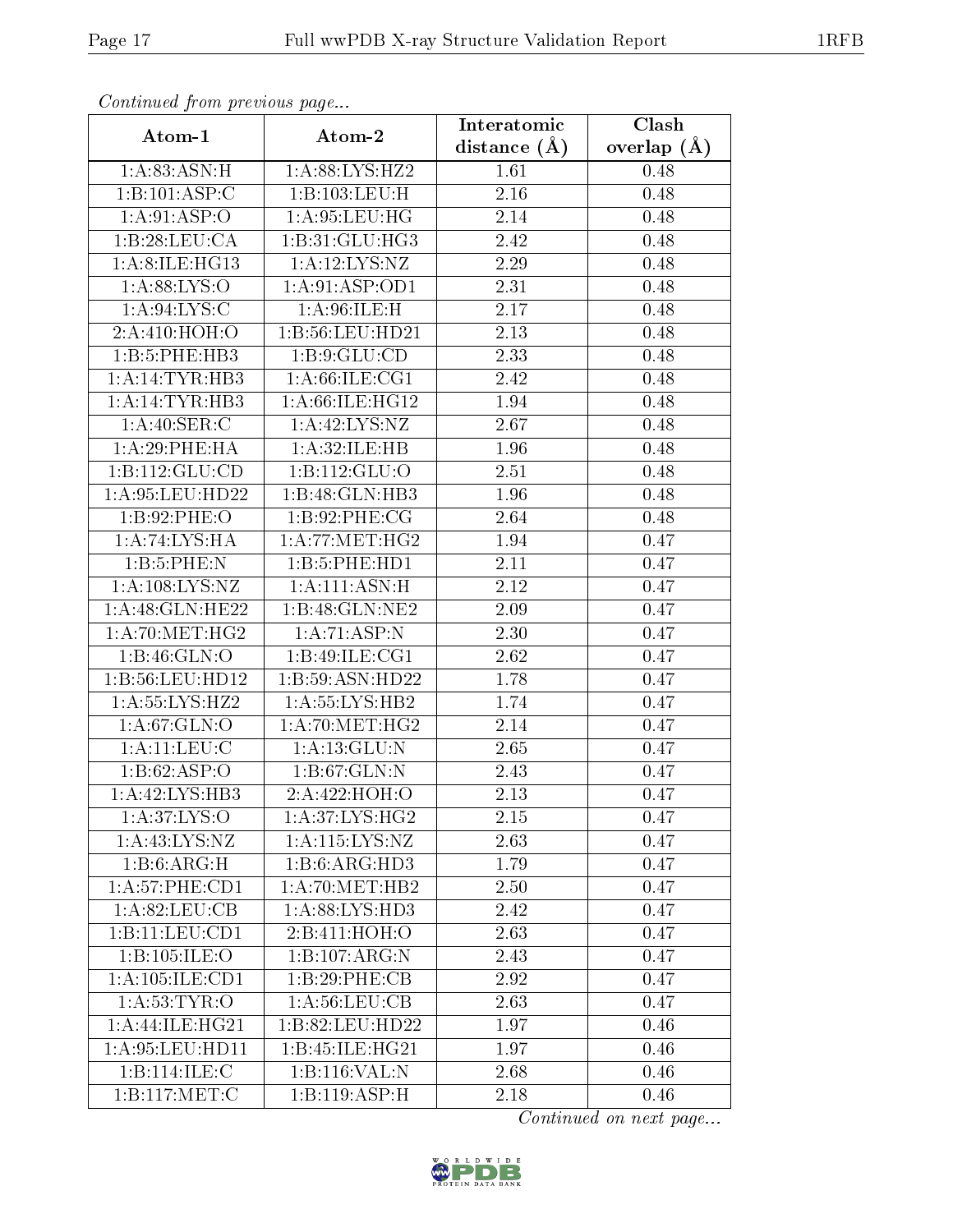| Commuca from previous page   |                            | Interatomic    | $\overline{\text{Clash}}$ |  |
|------------------------------|----------------------------|----------------|---------------------------|--|
| Atom-1                       | Atom-2                     | distance $(A)$ | overlap $(A)$             |  |
| 1:B:24:LYS:CG                | 1:B:25:GLY:N               | 2.79           | 0.46                      |  |
| 1:A:89:LEU:HD23              | 1: A:90: GLU: N            | 2.30           | 0.46                      |  |
| 1: A:92:PHE:CA               | 1: A:95:LEU:HD12           | 2.46           | 0.46                      |  |
| 1:B:107:ARG:HH21             | 1:B:110:ILE:CG2            | 2.28           | 0.46                      |  |
| 1: A:8:ILE:HG12              | 1:A:73:ILE:HG13            | 1.98           | 0.46                      |  |
| 1:B:52:PHE:HA                | 1: B: 55: LYS: HD2         | 1.96           | 0.46                      |  |
| 1: A: 104: GLN:O             | 1: A:104: GLN: HG2         | 2.15           | 0.46                      |  |
| 1:A:6:ARG:NH2                | 2:A:401:HOH:O              | 2.48           | 0.46                      |  |
| 1:B:32:ILE:HG22              | 1:B:33:LEU:CD1             | 2.39           | 0.46                      |  |
| 1:B:48:GLN:HA                | 1:B:51:SER:HB2             | 1.97           | 0.46                      |  |
| 1: A:80: LYS: NZ             | 1:B:113:LEU:HA             | 2.31           | 0.45                      |  |
| 1: A:5:PHE:CG                | 1: A:6: ARG:N              | 2.84           | 0.45                      |  |
| 1:B:26:GLY:HA3               | 1:B:28:LEU:CD2             | 2.40           | 0.45                      |  |
| 1: B: 77: MET:HG3            | 2:B:412:HOH:O              | 2.15           | 0.45                      |  |
| 1:A:82:LEU:HD12              | 1: A:88: LYS:CD            | 2.46           | 0.45                      |  |
| 1:B:56:LEU:HD12              | 1: B: 59: ASN: HD21        | 1.75           | 0.45                      |  |
| 1: A:26: GLY:HA2             | 1:A:27:PRO:HD3             | 1.59           | 0.45                      |  |
| 1: A:70:MET:CG               | 1: A:71: ASP: N            | 2.79           | 0.45                      |  |
| $1:\overline{B:101:ASP:C}$   | 1:B:103:LEU:N              | 2.69           | 0.45                      |  |
| 1:B:107:ARG:HH22             | 1:B:108:LYS:HE2            | 1.81           | 0.45                      |  |
| 1:B:110:ILE:HG13             | 1:B:110:ILE:O              | 2.17           | 0.45                      |  |
| 1: B: 115: LYS: HD2          | 1: B: 115: LYS: O          | 2.16           | 0.45                      |  |
| 1:A:102:ASP:O                | 1:A:103:LEU:HB2            | 2.16           | 0.45                      |  |
| 1:B:12:LYS:HZ1               | 1:B:73:ILE:HDI1            | 1.82           | 0.45                      |  |
| 1:B:36:TRP:HB2               | 1: B:37: LYS: CE           | 2.47           | 0.45                      |  |
| 1:B:56:LEU:HA                | 1:B:59:ASN:ND2             | 2.32           | 0.45                      |  |
| 1: B:94: LYS:C               | 1: B:96: ILE:H             | 2.20           | 0.44                      |  |
| 1:A:108:LYS:HZ2              | 1: A: 111: ASN:H           | 1.64           | 0.44                      |  |
| 1: A:22:VAL: C               | 1: A:24:LYS:N              | 2.69           | 0.44                      |  |
| 1: A:32: ILE:C               | 1:A:34:LYS:H               | 2.21           | 0.44                      |  |
| 1:A:52:PHE:O                 | 1: A:52:PHE:CG             | 2.71           | 0.44                      |  |
| 1: A:106: GLN:CA             | 1:B:29:PHE:HE2             | 2.30           | 0.44                      |  |
| 1: A:66: ILE: O              | 1: A:67: GLN: C            | 2.56           | 0.44                      |  |
| 1:A:91:ASP:O                 | $1:A:94:\overline{LYS:CB}$ | 2.66           | 0.44                      |  |
| 1: A:99: PRO:                | 1:A:103:LEU:HB3            | 2.17           | 0.44                      |  |
| 1:B:46:GLN:HA                | 1:B:49:ILE:HD11            | 1.97           | 0.44                      |  |
| 1:A:52:PHE:CE1               | 1: A: 55: LYS: HB3         | 2.53           | 0.43                      |  |
| $1: \overline{A:79:GLN:HG3}$ | 1:A:80:LYS:HD2             | 2.00           | 0.43                      |  |
| 1: A:50: VAL:HG12            | 1: A:81:PHE:CE1            | 2.53           | 0.43                      |  |
| 1:B:59:ASN:ND2               | 2:B:438:HOH:O              | 2.48           | 0.43                      |  |
| 1:B:75:GLN:C                 | 1:B:79:GLN:HE22            | 2.19           | 0.43                      |  |

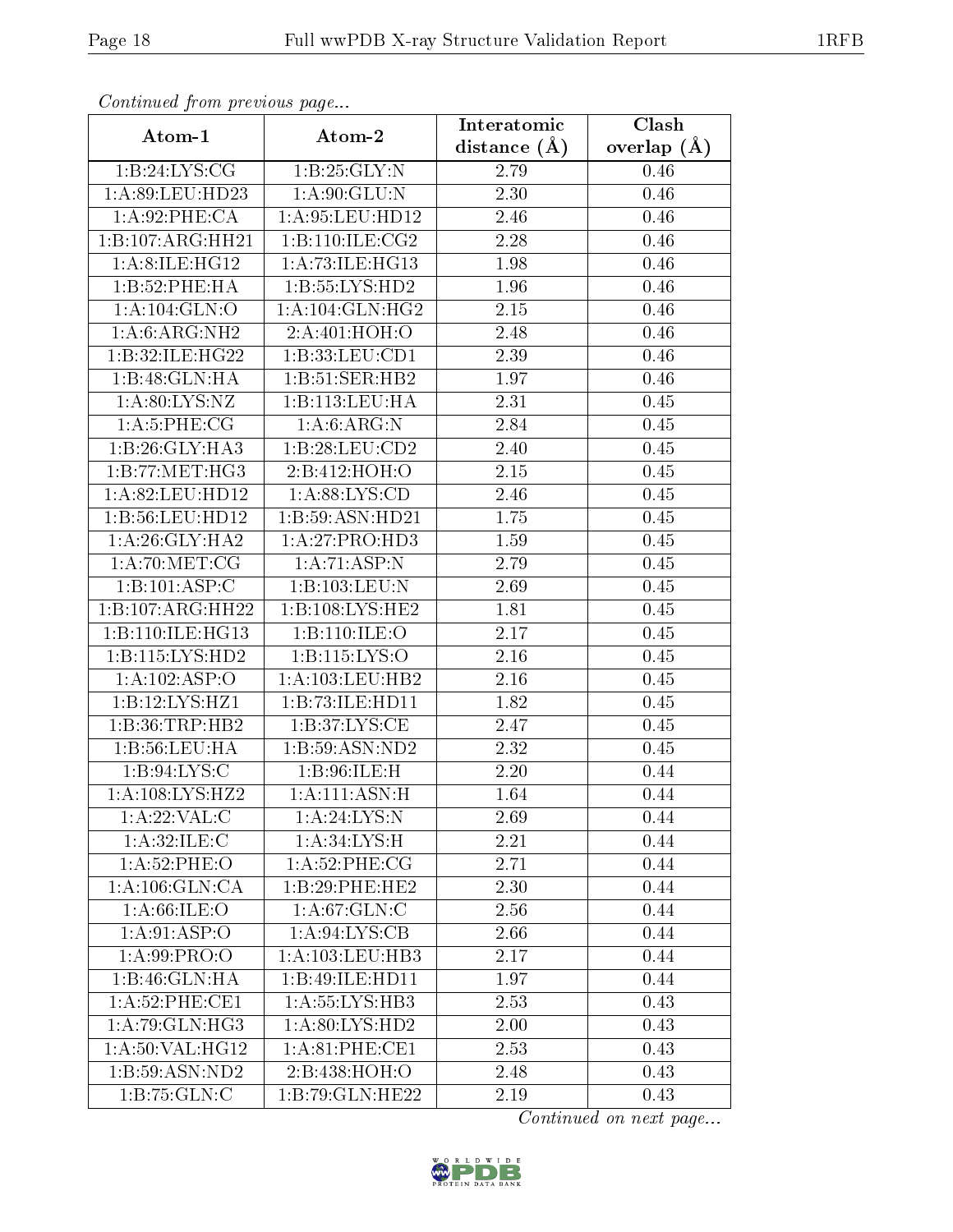| Communica from precious page |                     | Interatomic       | Clash           |  |
|------------------------------|---------------------|-------------------|-----------------|--|
| Atom-1                       | Atom-2              | distance $(\AA)$  | overlap $(\AA)$ |  |
| 1:A:70:MET:CA                | 1: A:73: ILE: CD1   | 2.92              | 0.43            |  |
| 1: A: 106: GLN: C            | 1:B:29:PHE:HE2      | $\overline{2.21}$ | 0.43            |  |
| 1:B:70:MET:HE3               | 1:B:70:MET:HB3      | 1.72              | 0.43            |  |
| 1: B:68: ARG:O               | 1:B:71:ASP:HB3      | 2.18              | 0.43            |  |
| $1:A:\overline{48:GLN:HG2}$  | 1:B:95:LEU:CD2      | 2.48              | 0.43            |  |
| 1:B:28:LEU:C                 | 1:B:32:ILE:HG12     | 2.35              | 0.43            |  |
| 1:B:78:PHE:CE1               | 1: B:89: LEU: HD13  | 2.53              | 0.43            |  |
| 1:A:105:ILE:HD11             | 1:B:29:PHE:N        | 2.34              | 0.43            |  |
| 1: B:34: LYS: CG             | 1:B:35:ASN:H        | 2.32              | 0.43            |  |
| 1: A:8: ILE:O                | 1:A:12:LYS:NZ       | 2.49              | 0.43            |  |
| 1:B:11:LEU:HD12              | 2:B:411:HOH:O       | 2.19              | 0.42            |  |
| 1:B:12:LYS:HE3               | 1: B:15: PHE: CZ    | 2.54              | 0.42            |  |
| 1:B:11:LEV:O                 | 1:B:14:TYR:HB2      | 2.19              | 0.42            |  |
| 1:A:108:LYS:HB3              | 1:B:29:PHE:CD1      | 2.55              | 0.42            |  |
| 1:A:33:LEU:HD23              | 1:A:49:ILE:CD1      | 2.48              | 0.42            |  |
| 1: A: 113: LEU: HD11         | 1:B:5:PHE:HE2       | 1.84              | 0.42            |  |
| 1:B:76:ASP:HB3               | 2:B:412:HOH:O       | 2.19              | 0.42            |  |
| 1: A:11:LEV:O                | 1:A:14:TYR:HB2      | 2.20              | 0.42            |  |
| 1:A:87:GLU:OE1               | 1:A:87:GLU:N        | 2.52              | 0.42            |  |
| 1:B:101:ASP:H                | 1:B:104:GLN:HE22    | 1.66              | 0.42            |  |
| 1:B:110:ILE:O                | 1: B: 110: ILE: CG1 | 2.67              | 0.42            |  |
| 1: A: 43: LYS: HZ1           | 1:A:115:LYS:NZ      | 2.16              | 0.42            |  |
| 1:B:46:GLN:NE2               | 1:B:49:ILE:HD13     | 2.35              | 0.42            |  |
| 1:B:87:GLU:O                 | 1: B:89: LEU: N     | 2.52              | 0.42            |  |
| 1:B:12:LYS:NZ                | 1:B:12:LYS:N        | 2.57              | 0.42            |  |
| 1:A:91:ASP:O                 | 1: A:95: LEU: CG    | 2.68              | 0.41            |  |
| 1:B:56:LEU:HD12              | 1:B:56:LEU:HA       | 1.84              | 0.41            |  |
| 1: A:70:MET:HB3              | 1: A:70:MET:HE3     | 1.85              | 0.41            |  |
| 1:B:76:ASP:CA                | 1:B:79:GLN:NE2      | 2.83              | 0.41            |  |
| 1:A:37:LYS:O                 | 1:A:39:GLU:N        | 2.53              | 0.41            |  |
| 1:B:10:ASN:C                 | 1:B:10:ASN:OD1      | 2.59              | 0.41            |  |
| 1:B:67:GLN:CG                | 1:B:68:ARG:N        | 2.71              | 0.41            |  |
| 1:A:101:ASP:O                | 1: A: 103: LEU: N   | 2.50              | 0.41            |  |
| 1:B:42:LYS:HG3               | 1:B:44:ILE:HG23     | 2.02              | 0.41            |  |
| 1:B:52:PHE:CE1               | 1:B:56:LEU:HD22     | 2.55              | 0.41            |  |
| 1:A:42:LYS:HB2               | 1: A:43:LYS:H       | 1.33              | 0.41            |  |
| 1: A:56:LEU:HA               | 1:A:56:LEU:HD22     | 1.93              | 0.41            |  |
| 1:B:24:LYS:CD                | 1: B:25: GLY:N      | 2.84              | 0.41            |  |
| 1:A:7:GLU:CA                 | 1: A:10: ASN:OD1    | 2.68              | 0.41            |  |
| 1:B:107:ARG:NH2              | 1:B:110:ILE: CG2    | 2.84              | 0.41            |  |
| 1: B:67: GLN: HG3            | 1: B:68:ARG:H       | 1.80              | 0.41            |  |

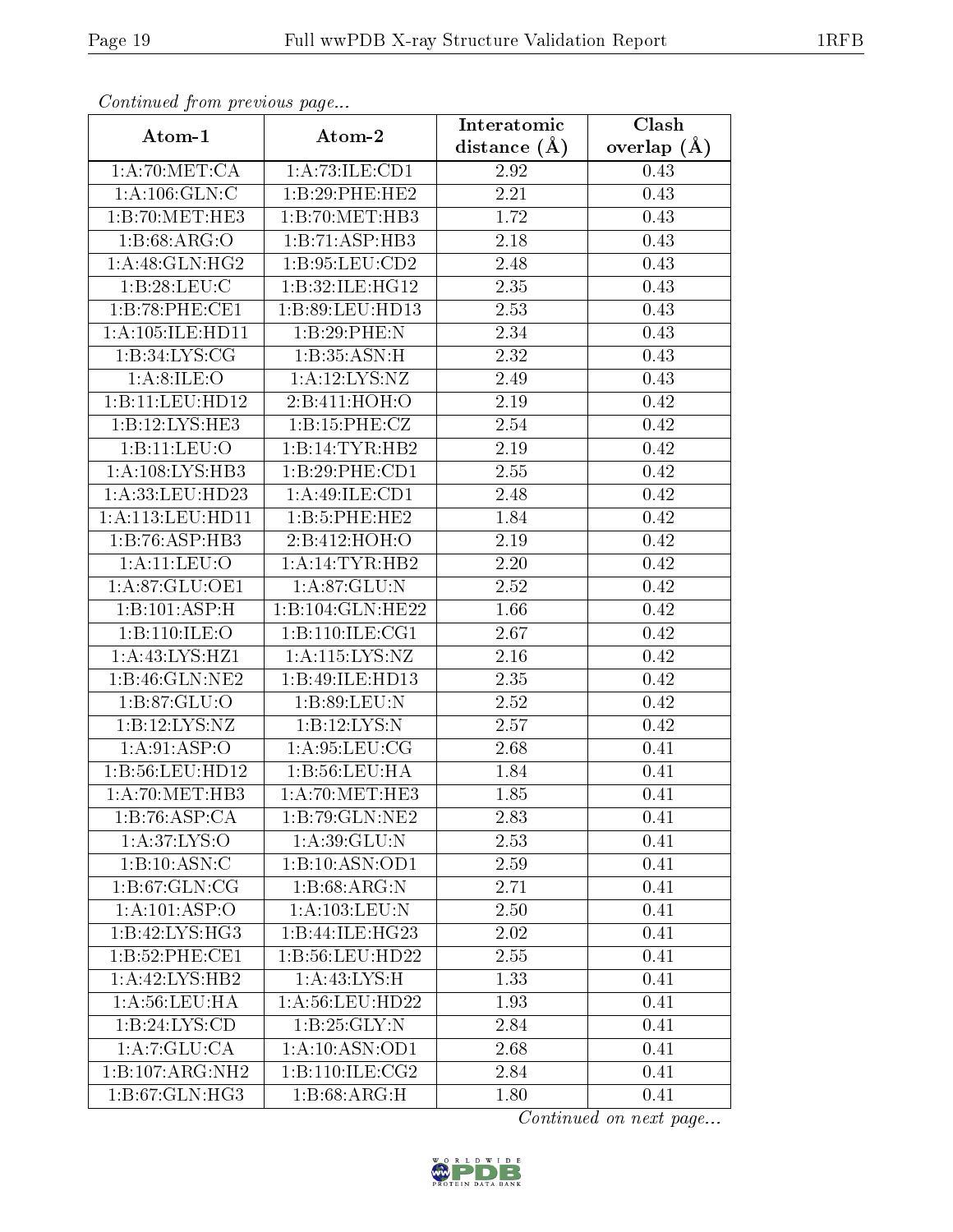| Atom-1              | Atom-2              | Interatomic      | Clash         |
|---------------------|---------------------|------------------|---------------|
|                     |                     | distance $(\AA)$ | overlap $(A)$ |
| 1: A:32: ILE: HG22  | 1: A: 33: LEU: N    | 2.36             | 0.41          |
| 1: B: 108: LYS: O   | 1:B:109:ALA:C       | 2.58             | 0.41          |
| 1:B:14:TYR:H        | 1:B:14:TYR:HD1      | 1.76             | 0.41          |
| 1: A: 105: ILE: CD1 | 1:B:29:PHE:N        | 2.84             | 0.41          |
| 1:A:44:ILE:HD12     | 1: A: 45: ILE: CD1  | 2.50             | 0.41          |
| 1: A:80: LYS: HZ2   | 1:B:113:LEU:HA      | 1.86             | 0.41          |
| 1: A:62: ASP:OD1    | 1: A:66: ILE:N      | 2.48             | 0.40          |
| 1:A:71:ASP:O        | 1: A:75: GLN:HB2    | 2.20             | 0.40          |
| 1: B: 37: LYS: O    | 1:B:38:ASP:C        | 2.59             | 0.40          |
| 1: A:28: LEU:HD22   | 1: A:29:PHE:CE1     | 2.55             | 0.40          |
| 1: A:6: ARG:H       | 1: A:6: ARG: HG3    | 1.48             | 0.40          |
| 1:B:42:LYS:NZ       | 1: B: 45: ILE: HG23 | 2.35             | 0.40          |
| 1:A:32:ILE:O        | 1: A:36:TRP: CZ3    | 2.73             | 0.40          |
| 1:B:118:ASN:O       | 1:B:118:ASN:ND2     | 2.36             | 0.40          |
| 1:B:5:PHE:HB3       | 1: B: 9: GLU: HG2   | 2.03             | 0.40          |

All (1) symmetry-related close contacts are listed below. The label for Atom-2 includes the symmetry operator and encoded unit-cell translations to be applied.

| Atom-1         | Atom-2                     | Interatomic<br>distance $(A)$ | $\cap$ lash<br>overlap $(A)$ |
|----------------|----------------------------|-------------------------------|------------------------------|
| 1: A:59: ASN:O | 1:B:68:ARG:NH1[3  <br>6551 |                               | .09                          |

### 5.3 Torsion angles  $(i)$

#### 5.3.1 Protein backbone  $(i)$

In the following table, the Percentiles column shows the percent Ramachandran outliers of the chain as a percentile score with respect to all X-ray entries followed by that with respect to entries of similar resolution.

The Analysed column shows the number of residues for which the backbone conformation was analysed, and the total number of residues.

| Mol | Chain | Analysed                                             | Favoured             | Allowed   Outliers        |                | Percentiles             |  |
|-----|-------|------------------------------------------------------|----------------------|---------------------------|----------------|-------------------------|--|
|     |       | $117/119$ (98\%)                                     | $65(56\%)$           | 20 $(17\%)$   32 $(27\%)$ |                | $\boxed{0}$ $\boxed{0}$ |  |
|     |       | $117/119$ (98\%)   64 (55\%)   31 (26\%)   22 (19\%) |                      |                           |                | $\boxed{0}$ $\boxed{0}$ |  |
| All | All   | $234/238(98\%)$                                      | 129 (55%)   51 (22%) |                           | $ 54 \ (23\%)$ |                         |  |

All (54) Ramachandran outliers are listed below:

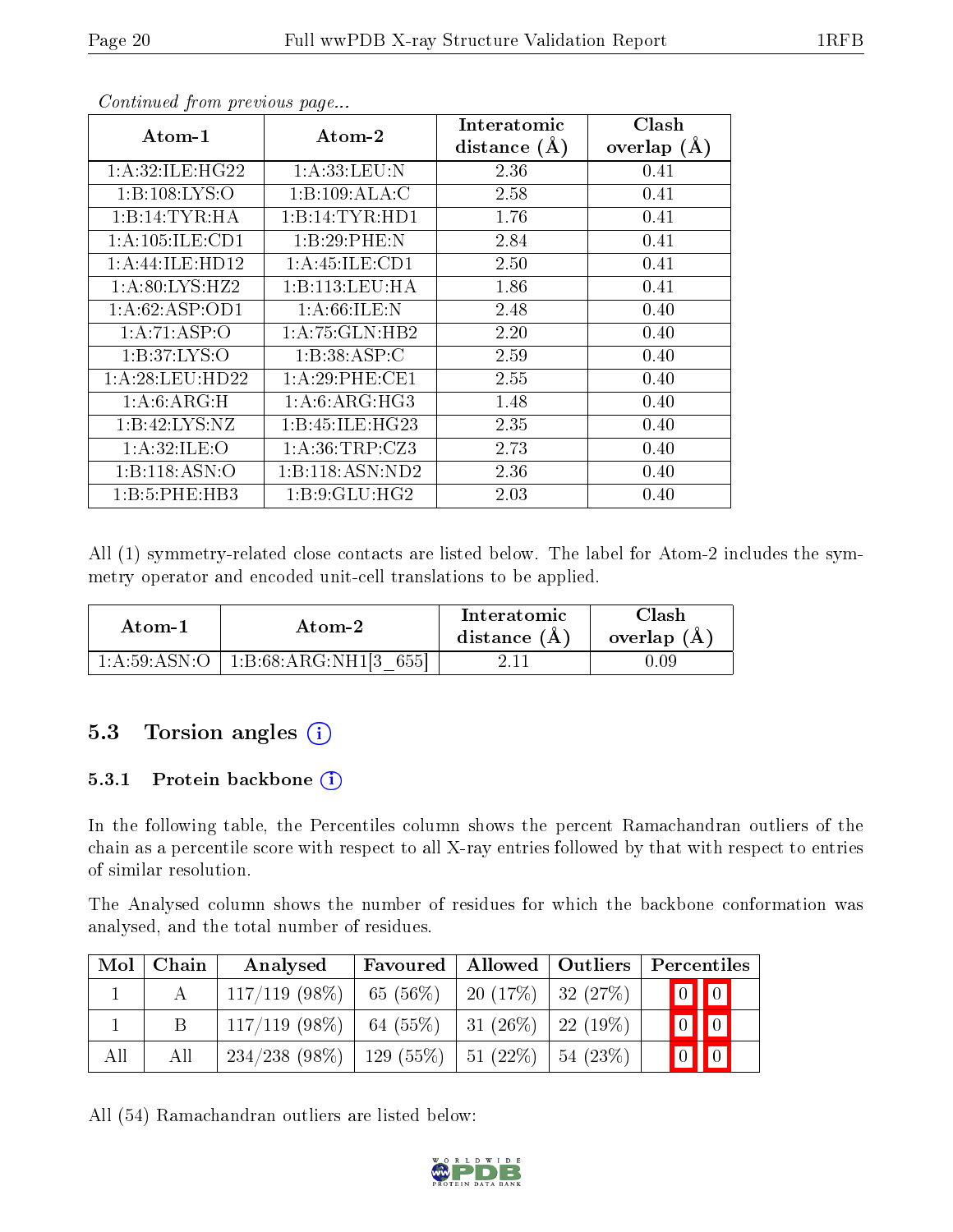| Mol            | Chain                                                                                                                                                                               | Res              | Type                                       |
|----------------|-------------------------------------------------------------------------------------------------------------------------------------------------------------------------------------|------------------|--------------------------------------------|
| $\overline{1}$ | $\overline{A}$                                                                                                                                                                      | $\overline{5}$   | $\overline{\text{PHE}}$                    |
| $\mathbf{1}$   | $\overline{A}$                                                                                                                                                                      | 18               | $\overline{\text{SER}}$                    |
| $\overline{1}$ |                                                                                                                                                                                     | 19               | SER                                        |
| $\overline{1}$ |                                                                                                                                                                                     | $\overline{20}$  | PRO                                        |
| $\mathbf{1}$   |                                                                                                                                                                                     | $\overline{23}$  | $\overline{\text{ALA}}$                    |
| $\overline{1}$ |                                                                                                                                                                                     | $\overline{28}$  | $\frac{\overline{\text{LEU}}}{\text{LYS}}$ |
| $\overline{1}$ | $\frac{\overline{A}}{\overline{A}}$ $\frac{\overline{A}}{\overline{A}}$ $\frac{\overline{A}}{\overline{A}}$ $\frac{\overline{A}}{\overline{A}}$ $\frac{\overline{A}}{\overline{A}}$ | $\overline{34}$  |                                            |
| $\overline{1}$ |                                                                                                                                                                                     | $\overline{38}$  | $\overline{\text{ASP}}$                    |
| $\overline{1}$ |                                                                                                                                                                                     | $\overline{40}$  | $\overline{\text{SER}}$                    |
| $\overline{1}$ |                                                                                                                                                                                     | 43               | $\overline{\text{LYS}}$                    |
| $\overline{1}$ |                                                                                                                                                                                     | $\overline{44}$  | $\overline{\text{ILE}}$                    |
| $\overline{1}$ |                                                                                                                                                                                     | $\overline{61}$  | $\overline{\text{LYS}}$                    |
| $\overline{1}$ |                                                                                                                                                                                     | $\overline{62}$  | $\overline{\text{ASP}}$                    |
| $\overline{1}$ |                                                                                                                                                                                     | $\overline{63}$  | <b>ASN</b>                                 |
| $\mathbf{1}$   | $\frac{\overline{A}}{\overline{A}}$ $\frac{\overline{A}}{\overline{A}}$ $\frac{\overline{A}}{\overline{A}}$ $\frac{\overline{A}}{\overline{A}}$                                     | 67               | $\overline{\text{GLN}}$                    |
| $\overline{1}$ |                                                                                                                                                                                     | <b>100</b>       | <b>VAL</b>                                 |
| $\mathbf{1}$   |                                                                                                                                                                                     | $102\,$          | $\overline{\text{ASP}}$                    |
| $\overline{1}$ |                                                                                                                                                                                     | $\overline{106}$ | $\overline{\text{GLN}}$                    |
| $\overline{1}$ |                                                                                                                                                                                     | 111              | $\overline{\text{ASN}}$                    |
| $\mathbf{1}$   |                                                                                                                                                                                     | 118              | <b>ASN</b>                                 |
| $\overline{1}$ | $\frac{\overline{A}}{B}$                                                                                                                                                            | $\overline{4}$   | $\overline{\rm{PHE}}$                      |
| $\overline{1}$ | $\overline{B}$                                                                                                                                                                      | 19               | $\overline{\text{SER}}$                    |
| $\overline{1}$ | $\overline{B}$                                                                                                                                                                      | $\overline{20}$  | $\overline{\text{PRO}}$                    |
| $\mathbf{1}$   | $\overline{\mathrm{B}}$                                                                                                                                                             | 28               | <b>LEU</b>                                 |
| $\mathbf{1}$   | $\overline{\mathrm{B}}$                                                                                                                                                             | $3\sqrt{2}$      | <b>ILE</b>                                 |
| $\overline{1}$ | $\overline{\mathbf{B}}$                                                                                                                                                             | 63               | <b>ASN</b>                                 |
| $\overline{1}$ | $\overline{\mathrm{B}}$                                                                                                                                                             | 100              | <b>VAL</b>                                 |
| $\overline{1}$ | $\overline{\mathrm{B}}$                                                                                                                                                             | $\overline{106}$ | $\overline{\text{GLN}}$                    |
| $\mathbf{1}$   | B                                                                                                                                                                                   | 112              | GLU                                        |
| $\mathbf 1$    | $\bm{A}$                                                                                                                                                                            | 3                | GLN                                        |
| $\mathbf 1$    | $\boldsymbol{A}$                                                                                                                                                                    | 42               | <b>LYS</b>                                 |
| $\mathbf 1$    | $\overline{A}$                                                                                                                                                                      | 96               | <b>ILE</b>                                 |
| $\mathbf{1}$   | $\overline{\rm A}$                                                                                                                                                                  | 103              | LEU                                        |
| $\mathbf{1}$   | $\boldsymbol{A}$                                                                                                                                                                    | 114              | ILE                                        |
| $\overline{1}$ | $\overline{\mathrm{B}}$                                                                                                                                                             | $\overline{23}$  | $\overline{\rm ALA}$                       |
| $\mathbf{1}$   | B                                                                                                                                                                                   | 33               | LEU                                        |
| $\mathbf{1}$   | $\overline{\mathrm{B}}$                                                                                                                                                             | 44               | $\overline{\text{ILE}}$                    |
| $\mathbf 1$    | $\overline{\mathrm{B}}$                                                                                                                                                             | $\overline{95}$  | $\overline{\text{LEU}}$                    |
| $\mathbf 1$    | B                                                                                                                                                                                   | 97               | $\overline{\text{GLN}}$                    |
| $\mathbf 1$    | Β                                                                                                                                                                                   | 101              | $\overline{\text{ASP}}$                    |
| $\mathbf 1$    | $\overline{A}$                                                                                                                                                                      | $\overline{33}$  | LEU                                        |
| $\mathbf 1$    | $\overline{\mathrm{B}}$                                                                                                                                                             | $\overline{24}$  | $\overline{\text{LYS}}$                    |
|                |                                                                                                                                                                                     |                  |                                            |

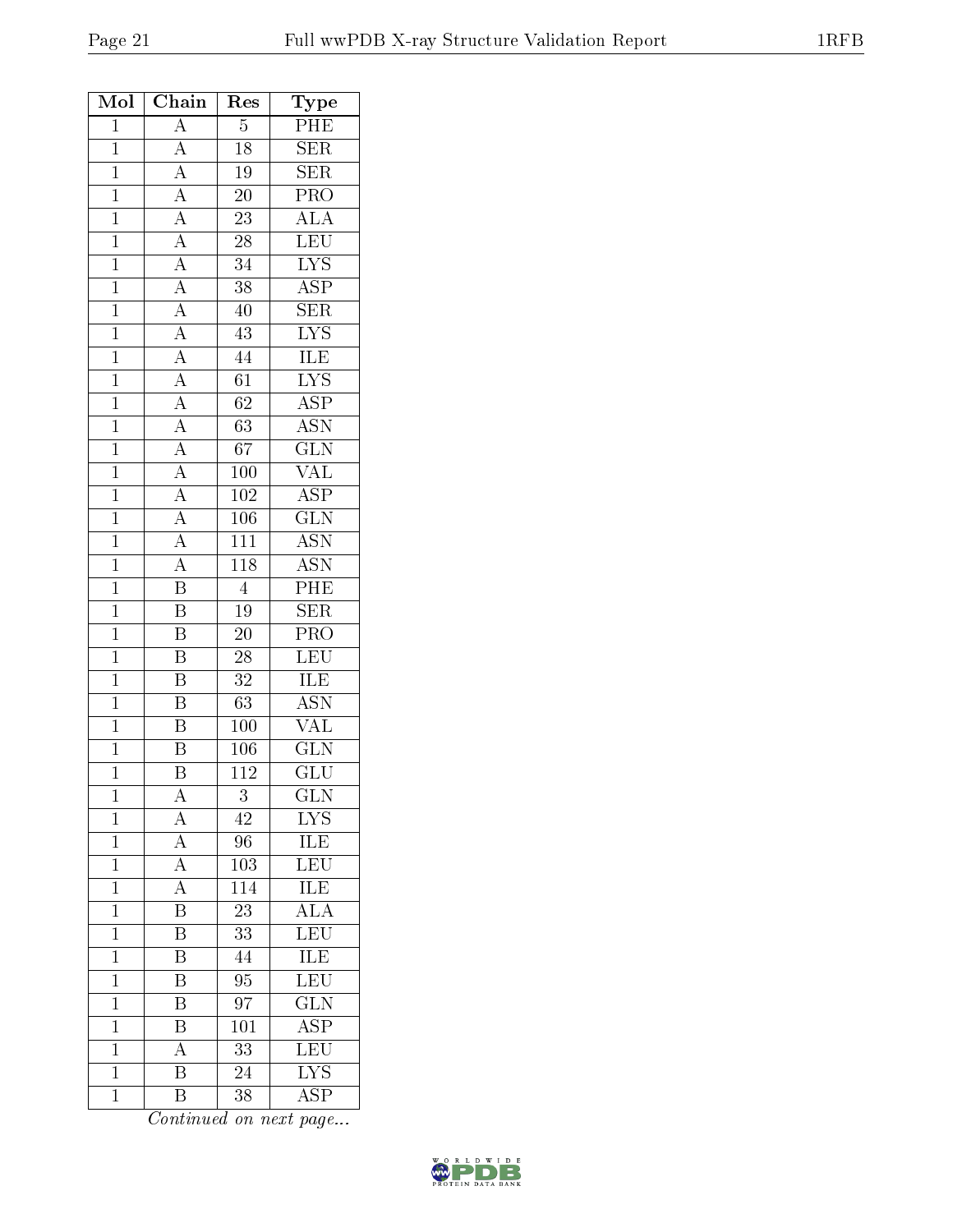| Mol          | Chain | Res | Type       |
|--------------|-------|-----|------------|
| 1            | В     | 88  | <b>LYS</b> |
| 1            | В     | 105 | ILE        |
| 1            | B     | 34  | <b>LYS</b> |
| $\mathbf{1}$ | В     | 36  | TRP        |
| $\mathbf{1}$ | А     | 32  | ILE        |
| $\mathbf{1}$ | А     | 36  | TRP        |
| $\mathbf{1}$ | А     | 95  | LEU        |
| $\mathbf{1}$ | А     | 98  | ILE        |
| $\mathbf{1}$ | В     | 25  | $\rm GLY$  |
| 1            | А     | 108 | <b>LYS</b> |
|              |       | 65  | VAL        |

#### 5.3.2 Protein sidechains (i)

In the following table, the Percentiles column shows the percent sidechain outliers of the chain as a percentile score with respect to all X-ray entries followed by that with respect to entries of similar resolution.

The Analysed column shows the number of residues for which the sidechain conformation was analysed, and the total number of residues.

| Mol | Chain | Analysed         | Rotameric   Outliers |             |             | Percentiles |  |
|-----|-------|------------------|----------------------|-------------|-------------|-------------|--|
|     |       | $112/112(100\%)$ | 74 (66\%)            | 38 $(34\%)$ | $\boxed{0}$ | $\boxed{1}$ |  |
|     |       | $112/112(100\%)$ | 78 (70\%)            | $34(30\%)$  |             |             |  |
| All | All   | $224/224(100\%)$ | $152(68\%)$          | 72 (32%)    |             |             |  |

All (72) residues with a non-rotameric sidechain are listed below:

| Mol | Chain                     | Res            | Type              |
|-----|---------------------------|----------------|-------------------|
| 1   | А                         | 4              | PHE               |
| 1   | А                         | $\overline{5}$ | PHE               |
| 1   | А                         | 6              | ARG               |
| 1   | $\boldsymbol{\mathrm{A}}$ | 10             | ĀSN               |
| 1   | $\overline{A}$            | 13             | GLU               |
| 1   | А                         | 14             | TYR               |
| 1   | А                         | 15             | PHE               |
| 1   | А                         | 16             | <b>ASN</b>        |
| 1   | А                         | 19             | SER               |
| 1   | А                         | 20             | PRO               |
| 1   | А                         | 22             | VAL               |
|     |                           | 24             | $_{\mathrm{LYS}}$ |

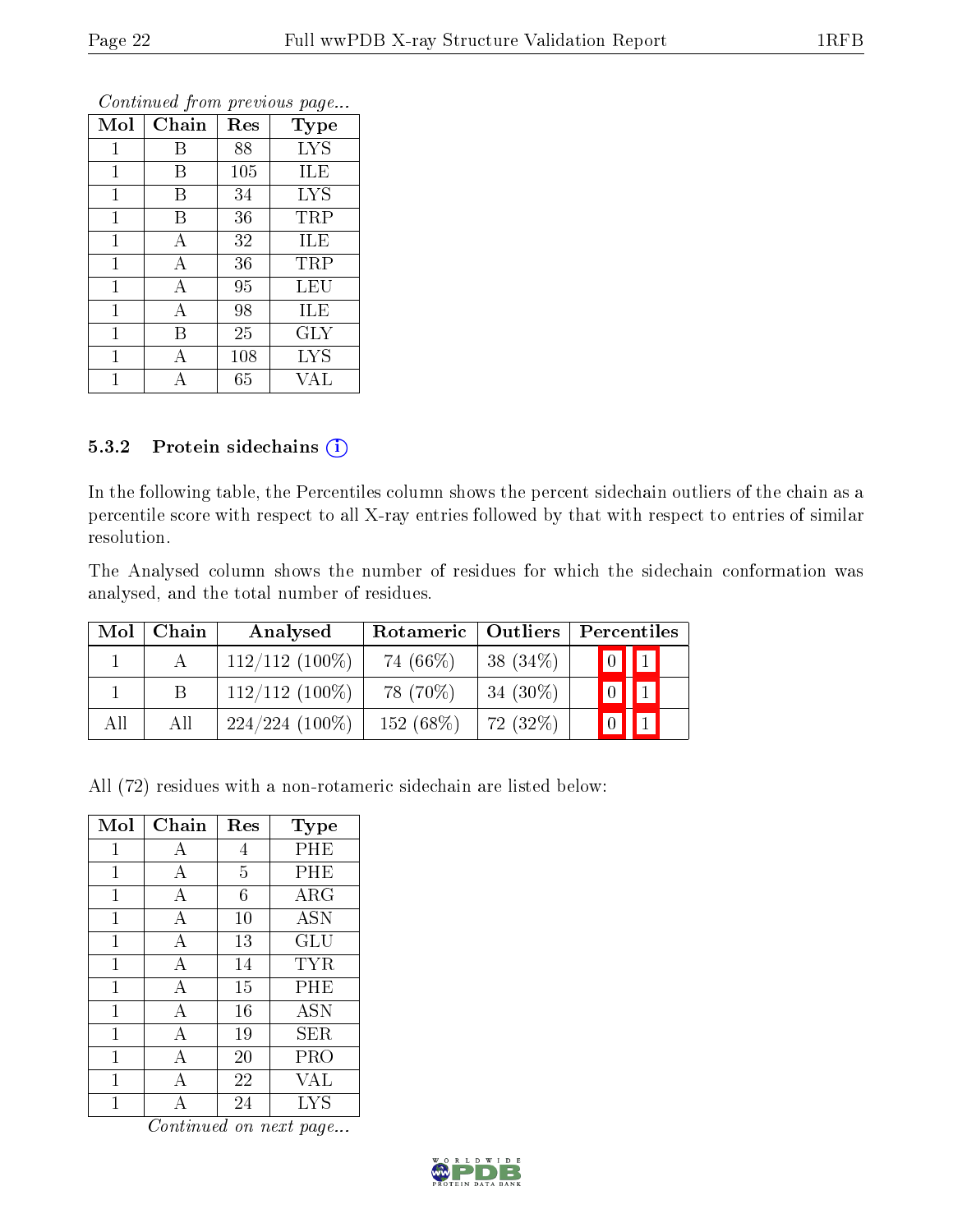| $\overline{\text{Mol}}$ | $\overline{\text{Chain}}$                                                                                                                                                                                                                                                                                                                                                                                      | $\mathbf{r}$<br>Res | $\mathbf{r}$ - $\mathbf{v}$<br>$\overline{\mathrm{T}}\mathrm{ype}$ |
|-------------------------|----------------------------------------------------------------------------------------------------------------------------------------------------------------------------------------------------------------------------------------------------------------------------------------------------------------------------------------------------------------------------------------------------------------|---------------------|--------------------------------------------------------------------|
| $\mathbf{1}$            | $\overline{A}$                                                                                                                                                                                                                                                                                                                                                                                                 | 32                  | $\overline{\text{ILE}}$                                            |
| $\mathbf{1}$            |                                                                                                                                                                                                                                                                                                                                                                                                                | $\overline{33}$     | LEU                                                                |
| $\overline{1}$          |                                                                                                                                                                                                                                                                                                                                                                                                                | $\overline{34}$     | $\overline{\text{LYS}}$                                            |
| $\overline{1}$          |                                                                                                                                                                                                                                                                                                                                                                                                                | $\overline{39}$     | $\overline{\text{GLU}}$                                            |
| $\overline{1}$          |                                                                                                                                                                                                                                                                                                                                                                                                                | $\overline{42}$     | $\frac{\overline{\text{LYS}}}{\text{LYS}}$                         |
| $\overline{1}$          |                                                                                                                                                                                                                                                                                                                                                                                                                | 43                  |                                                                    |
| $\overline{1}$          |                                                                                                                                                                                                                                                                                                                                                                                                                | 48                  | $\overline{\text{GLN}}$                                            |
| $\overline{1}$          |                                                                                                                                                                                                                                                                                                                                                                                                                | 49                  | ILE                                                                |
| $\overline{1}$          |                                                                                                                                                                                                                                                                                                                                                                                                                | 54                  | PHE                                                                |
| $\overline{1}$          |                                                                                                                                                                                                                                                                                                                                                                                                                | $\overline{55}$     | $\overline{\text{LYS}}$                                            |
| $\mathbf{1}$            |                                                                                                                                                                                                                                                                                                                                                                                                                | 56                  | LEU                                                                |
| $\overline{1}$          |                                                                                                                                                                                                                                                                                                                                                                                                                | $\overline{68}$     | $\overline{\rm ARG}$                                               |
| $\overline{1}$          |                                                                                                                                                                                                                                                                                                                                                                                                                | $\overline{73}$     | $\overline{\text{ILE}}$                                            |
| $\overline{1}$          | $\frac{\overline{A}}{\overline{A}}\frac{\overline{A}}{\overline{A}}\frac{\overline{A}}{\overline{A}}\frac{\overline{A}}{\overline{A}}\frac{\overline{A}}{\overline{A}}\frac{\overline{A}}{\overline{A}}\frac{\overline{A}}{\overline{A}}\frac{\overline{A}}{\overline{A}}\frac{\overline{A}}{\overline{A}}\frac{\overline{A}}{\overline{A}}\frac{\overline{A}}{\overline{A}}\frac{\overline{A}}{\overline{A}}$ | $\overline{75}$     | $\overline{\text{GLN}}$                                            |
| $\overline{1}$          |                                                                                                                                                                                                                                                                                                                                                                                                                | $\overline{76}$     | $\overline{\text{ASP}}$                                            |
| $\mathbf{1}$            |                                                                                                                                                                                                                                                                                                                                                                                                                | 81                  | $\overline{\text{PHE}}$                                            |
| $\overline{1}$          |                                                                                                                                                                                                                                                                                                                                                                                                                | $\overline{85}$     | $\overline{\text{SER}}$                                            |
| $\overline{1}$          |                                                                                                                                                                                                                                                                                                                                                                                                                | 87                  | $\overline{\text{GLU}}$                                            |
| $\overline{1}$          |                                                                                                                                                                                                                                                                                                                                                                                                                | 89                  | LEU                                                                |
| $\overline{1}$          |                                                                                                                                                                                                                                                                                                                                                                                                                | $90\,$              | $\underline{\overline{\text{GLU}}}$                                |
| $\mathbf{1}$            |                                                                                                                                                                                                                                                                                                                                                                                                                | $\overline{91}$     | $\overline{\text{ASP}}$                                            |
| $\overline{1}$          |                                                                                                                                                                                                                                                                                                                                                                                                                | $\overline{101}$    | $\overline{\text{ASP}}$                                            |
| $\mathbf{1}$            |                                                                                                                                                                                                                                                                                                                                                                                                                | $\overline{106}$    | $\overline{\text{GLN}}$                                            |
| $\overline{1}$          |                                                                                                                                                                                                                                                                                                                                                                                                                | $\overline{111}$    | $\overline{\mathrm{ASN}}$                                          |
| $\overline{1}$          | $\frac{\overline{A}}{\overline{A}}$                                                                                                                                                                                                                                                                                                                                                                            | $\overline{116}$    | <b>VAL</b>                                                         |
| $\overline{1}$          |                                                                                                                                                                                                                                                                                                                                                                                                                | $\overline{117}$    | MET                                                                |
| $\overline{1}$          | $\overline{\mathbf{B}}$                                                                                                                                                                                                                                                                                                                                                                                        | $\overline{6}$      | $\overline{\rm{ARG}}$                                              |
| $\overline{1}$          | $\overline{\mathbf{B}}$                                                                                                                                                                                                                                                                                                                                                                                        | $\overline{7}$      | $\overline{\text{GLU}}$                                            |
| $\overline{1}$          | $\overline{\mathrm{B}}$                                                                                                                                                                                                                                                                                                                                                                                        | $\overline{8}$      | $\overline{\text{ILE}}$                                            |
| 1                       | Β                                                                                                                                                                                                                                                                                                                                                                                                              | 11                  | LEU                                                                |
| $\mathbf{1}$            | B                                                                                                                                                                                                                                                                                                                                                                                                              | 12                  | ${\rm LYS}$                                                        |
| $\overline{1}$          | $\overline{\mathrm{B}}$                                                                                                                                                                                                                                                                                                                                                                                        | 14                  | <b>TYR</b>                                                         |
| $\mathbf{1}$            | B                                                                                                                                                                                                                                                                                                                                                                                                              | 22                  | VAL                                                                |
| $\overline{1}$          | $\overline{\mathrm{B}}$                                                                                                                                                                                                                                                                                                                                                                                        | $\overline{28}$     | <b>LEU</b>                                                         |
| $\mathbf 1$             | Β                                                                                                                                                                                                                                                                                                                                                                                                              | 29                  | PHE                                                                |
| $\mathbf 1$             | $\overline{\mathrm{B}}$                                                                                                                                                                                                                                                                                                                                                                                        | $\overline{3}1$     | $\overline{{\rm GLU}}$                                             |
| $\mathbf 1$             | Β                                                                                                                                                                                                                                                                                                                                                                                                              | 33                  | LEU                                                                |
| $\overline{1}$          | B                                                                                                                                                                                                                                                                                                                                                                                                              | 36                  | <b>TRP</b>                                                         |
| $\mathbf{1}$            | Β                                                                                                                                                                                                                                                                                                                                                                                                              | 37                  | $\underline{IYS}$                                                  |
| $\mathbf{1}$            | $\overline{\mathrm{B}}$                                                                                                                                                                                                                                                                                                                                                                                        | 44                  | <b>ILE</b>                                                         |
| $\mathbf 1$             | B                                                                                                                                                                                                                                                                                                                                                                                                              | 45                  | <b>ILE</b>                                                         |
| $\mathbf{1}$            | $\overline{\mathrm{B}}$                                                                                                                                                                                                                                                                                                                                                                                        | 48                  | $\overline{\text{GLN}}$                                            |

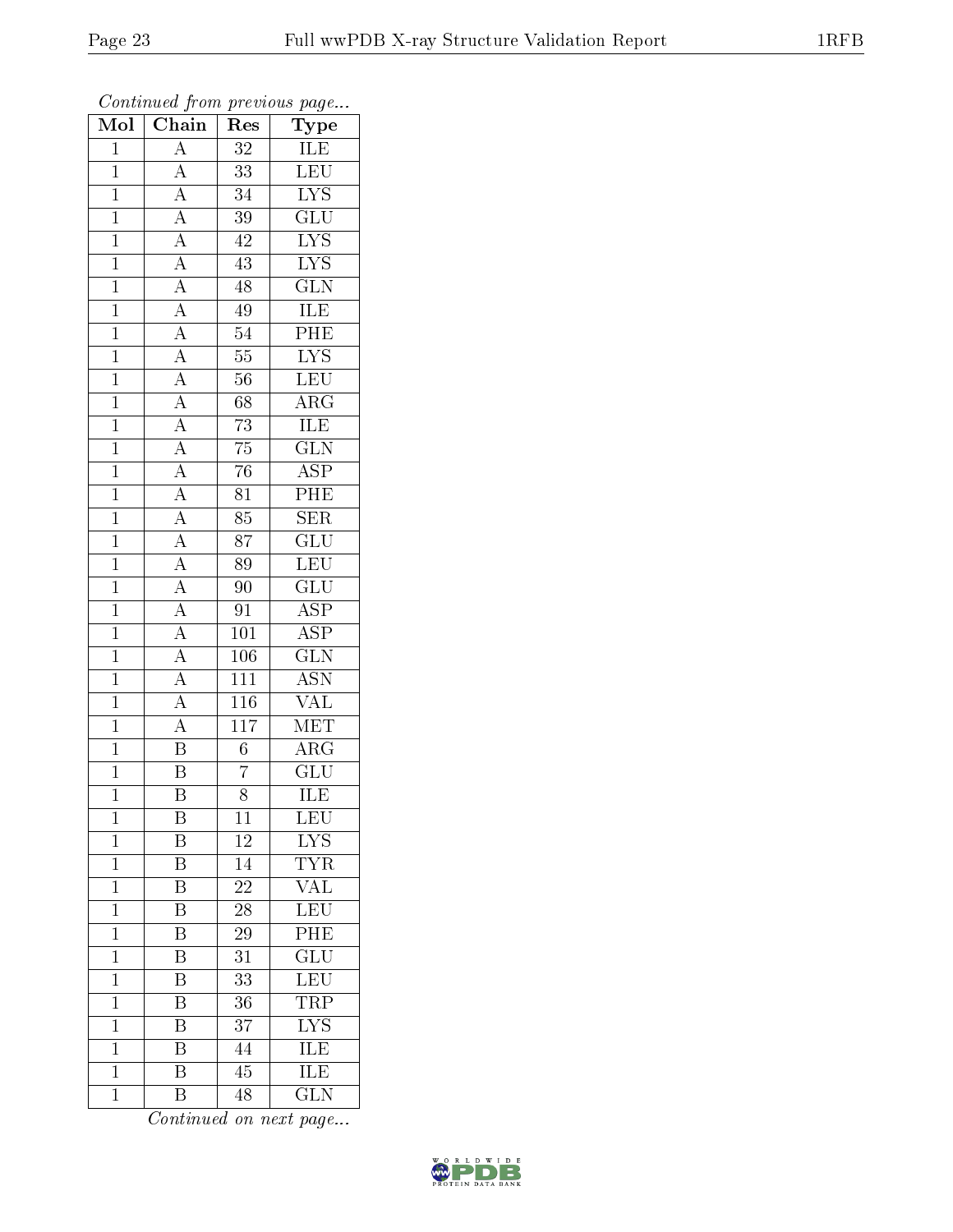| Mol            | Chain                   | Res             | <b>Type</b>               |
|----------------|-------------------------|-----------------|---------------------------|
| 1              | Β                       | 51              | SER                       |
| $\mathbf{1}$   | B                       | $52\,$          | PHE                       |
| $\mathbf 1$    | B                       | 59              | <b>ASN</b>                |
| $\mathbf{1}$   | B                       | 67              | <b>GLN</b>                |
| $\overline{1}$ | $\overline{\mathrm{B}}$ | 70              | MET                       |
| $\mathbf{1}$   | $\, {\bf B}$            | 72              | ILE                       |
| $\mathbf{1}$   | $\overline{\mathrm{B}}$ | 78              | PHE                       |
| $\overline{1}$ | $\overline{\mathrm{B}}$ | 79              | <b>GLN</b>                |
| $\overline{1}$ | $\overline{\mathrm{B}}$ | 82              | <b>LEU</b>                |
| $\mathbf{1}$   | $\overline{\mathrm{B}}$ | $\overline{83}$ | $\overline{\mathrm{ASN}}$ |
| $\mathbf{1}$   | Β                       | 87              | GLU                       |
| $\mathbf{1}$   | B                       | 105             | <b>ILE</b>                |
| $\mathbf{1}$   | $\overline{B}$          | 107             | $\rm{ARG}$                |
| $\mathbf 1$    | B                       | 108             | <b>LYS</b>                |
| $\mathbf 1$    | $\overline{\mathrm{B}}$ | 113             | <b>LEU</b>                |
| $\mathbf 1$    | $\boldsymbol{B}$        | 114             | ILE                       |
| $\mathbf 1$    | B                       | $\bar{1}15$     | <b>LYS</b>                |
| $\mathbf 1$    | Β                       | 118             | <b>ASN</b>                |

Some sidechains can be flipped to improve hydrogen bonding and reduce clashes. All (8) such sidechains are listed below:

| Mol | Chain | Res | Type             |
|-----|-------|-----|------------------|
|     |       | 63  | $\overline{ASN}$ |
|     | А     | 67  | <b>GLN</b>       |
| 1   | A     | 75  | <b>GLN</b>       |
|     | А     | 106 | <b>GLN</b>       |
|     |       | 111 | <b>ASN</b>       |
|     | В     | 48  | <b>GLN</b>       |
|     | В     | 64  | <b>GLN</b>       |
|     |       |     | <b>GLN</b>       |

#### 5.3.3 RNA (1)

There are no RNA molecules in this entry.

### 5.4 Non-standard residues in protein, DNA, RNA chains (i)

There are no non-standard protein/DNA/RNA residues in this entry.

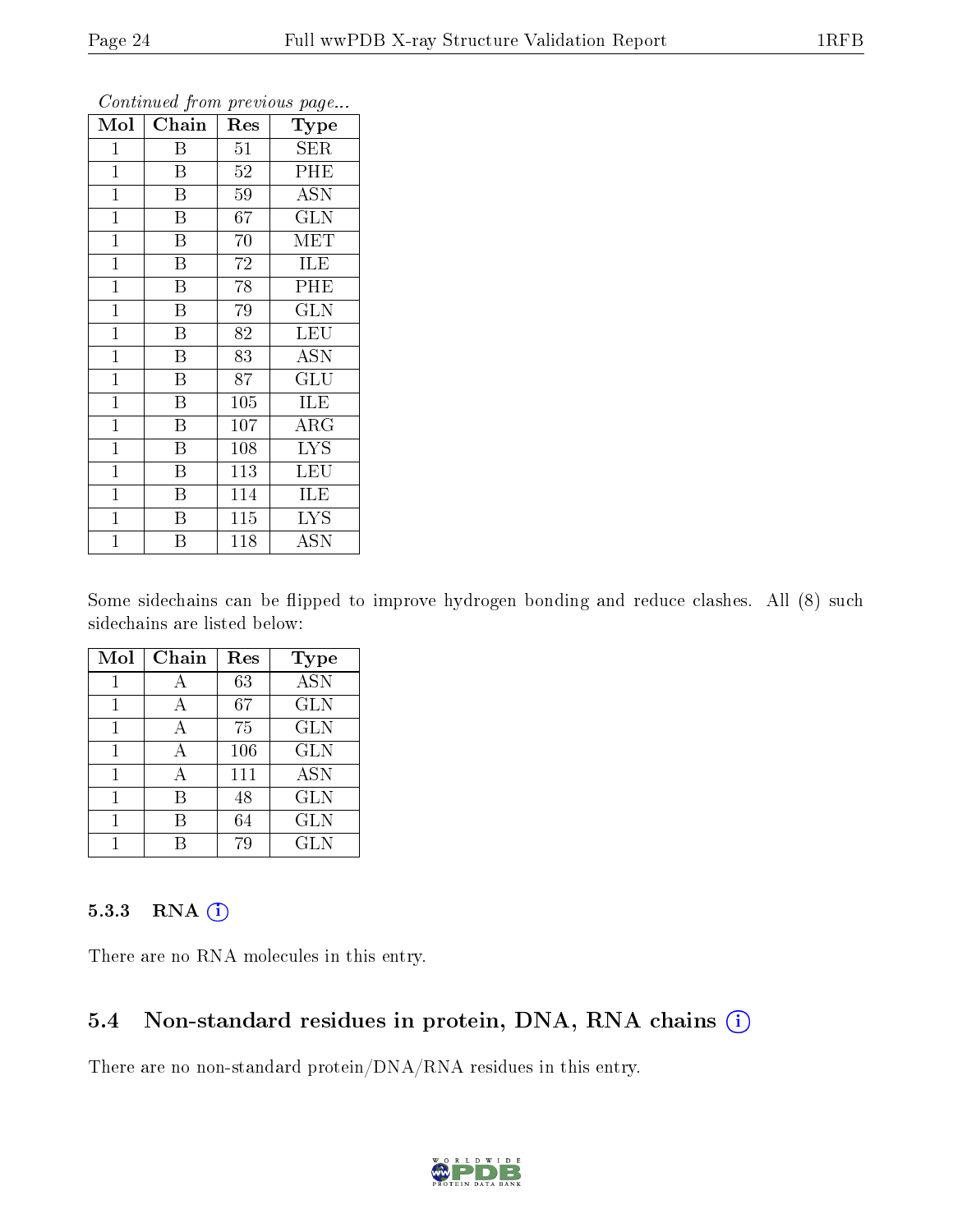#### 5.5 Carbohydrates  $(i)$

There are no carbohydrates in this entry.

### 5.6 Ligand geometry  $(i)$

There are no ligands in this entry.

#### 5.7 [O](https://www.wwpdb.org/validation/2017/XrayValidationReportHelp#nonstandard_residues_and_ligands)ther polymers  $(i)$

There are no such residues in this entry.

#### 5.8 Polymer linkage issues  $(i)$

There are no chain breaks in this entry.